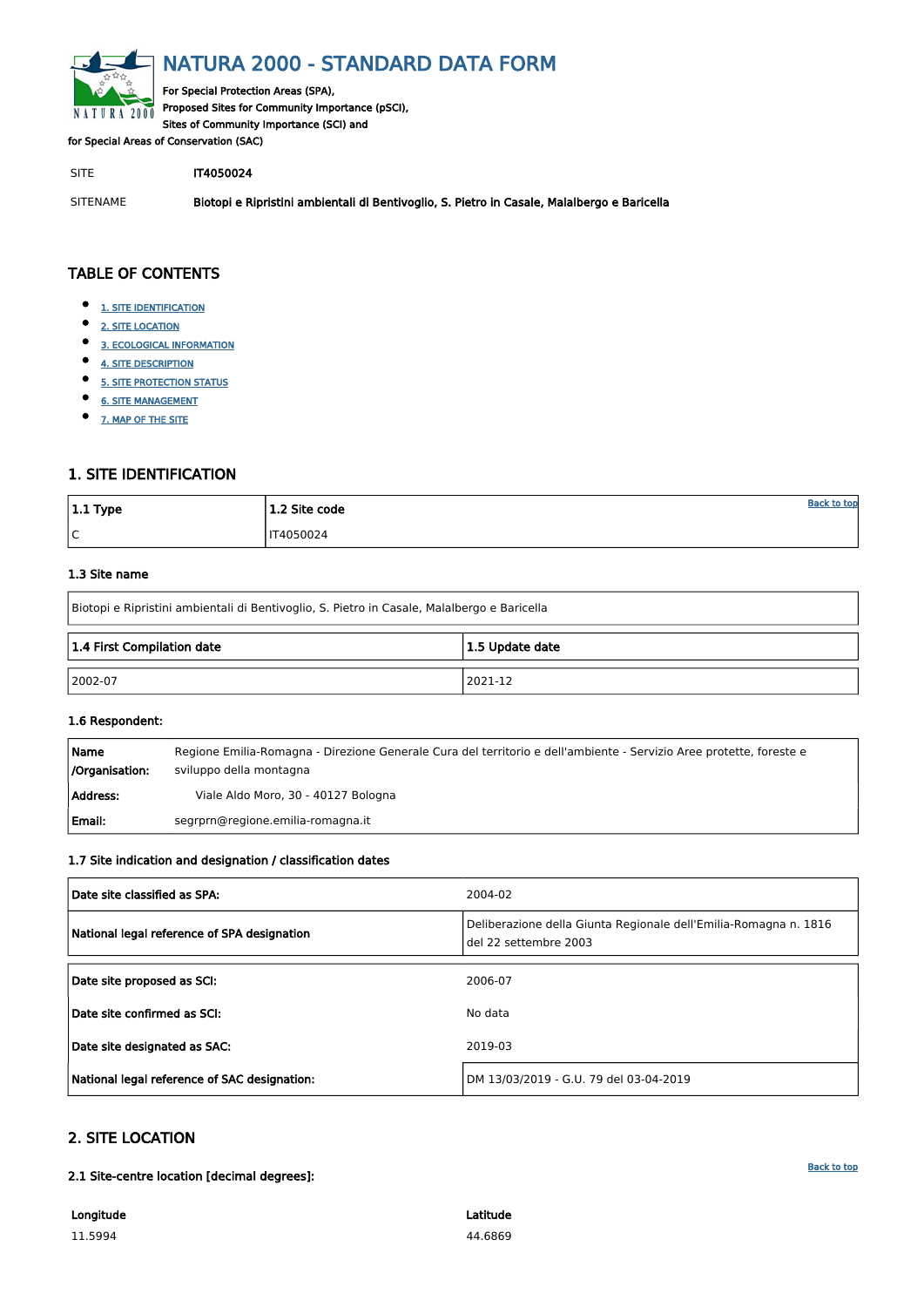$3206.0$  0.0

### 2.4 Sitelength [km]:

0.0

#### 2.5 Administrative region code and name

| NUTS level 2 code | <b>Region Name</b> |
|-------------------|--------------------|
| TD5               | Emilia-Romagna     |

#### 2.6 Biogeographical Region(s)

Continental (100.0 %)

# <span id="page-1-0"></span>3. ECOLOGICAL INFORMATION

## 3.1 Habitat types present on the site and assessment for them

| <b>Annex I Habitat types</b> |           |           |            |                  |                 | Site assessment  |                         |                |        |  |  |  |  |
|------------------------------|-----------|-----------|------------|------------------|-----------------|------------------|-------------------------|----------------|--------|--|--|--|--|
| Code                         | <b>PF</b> | <b>NP</b> | Cover [ha] | Cave<br>[number] | Data<br>quality | <b>A B C D</b>   | A B C                   |                |        |  |  |  |  |
|                              |           |           |            |                  |                 | Representativity | <b>Relative Surface</b> | Conservation   | Global |  |  |  |  |
| 3130 <sub>0</sub>            |           |           | 25.37      |                  | G               | $\sf B$          | $\mathsf C$             | $\overline{B}$ | B      |  |  |  |  |
| 3150 <sub>0</sub>            |           |           | 153.74     |                  | G               | A                | C                       | $\mathsf{A}$   | A      |  |  |  |  |
| 3270 <sub>8</sub>            |           |           | 30.12      |                  | G               | B                | C                       | B              | B      |  |  |  |  |
| 6430H                        |           |           | 9.25       |                  | G               | $\sf B$          | $\mathsf C$             | $\overline{B}$ | B      |  |  |  |  |
| 91F0B                        |           |           | 3.06       |                  | G               | $\sf B$          | C                       | B              | B      |  |  |  |  |
| 92A0 <sub>8</sub>            |           |           | 81.2       |                  | G               | A                | $\mathsf C$             | B              | B      |  |  |  |  |

- **PF:** for the habitat types that can have a non-priority as well as a priority form (6210, 7130, 9430) enter "X" in the column PF to indicate the priority form.
- $\bullet$ NP: in case that a habitat type no longer exists in the site enter: x (optional)
- $\bullet$ Cover: decimal values can be entered
- $\bullet$ Caves: for habitat types 8310, 8330 (caves) enter the number of caves if estimated surface is not available.
- Data quality:  $G = 'Good'$  (e.g. based on surveys);  $M = 'Modern'$  (e.g. based on partial data with some extrapolation);  $P = 'Poor'$  (e.g.  $\bullet$ rough estimation)

# 3.2 Species referred to in Article 4 of Directive 2009/147/EC and listed in Annex II of Directive 92/43/EEC and site evaluation for them

| <b>Species</b> | Population in the site |  | Site assessment |  |
|----------------|------------------------|--|-----------------|--|
|                |                        |  |                 |  |

| G | Code | <b>Scientific Name</b>              | $\mathsf{S}$ | <b>NP</b> | T            | <b>Size</b>    | Unit           |   | Cat. | D.<br>qual. | <b>A B C D</b>          | <b>A B C</b>   |             |         |
|---|------|-------------------------------------|--------------|-----------|--------------|----------------|----------------|---|------|-------------|-------------------------|----------------|-------------|---------|
|   |      |                                     |              |           |              | Min            | <b>Max</b>     |   |      |             | Pop.                    | Con.           | Iso.        | Glo.    |
| B | A086 | <b>Accipiter nisus</b>              |              |           | W            |                |                |   | C    | DD          | $\overline{C}$          | $\mathsf{A}$   | $\mathsf C$ | $\sf B$ |
| B | A086 | <b>Accipiter nisus</b>              |              |           | $\mathsf C$  |                |                |   | P    | DD          | $\overline{\mathsf{C}}$ | $\overline{A}$ | C           | $\sf B$ |
| B | A086 | <b>Accipiter nisus</b>              |              |           | p            |                |                |   | P    | DD          | $\mathsf C$             | $\overline{A}$ | $\mathsf C$ | B       |
| B | A086 | <b>Accipiter nisus</b>              |              |           | $\mathsf{r}$ | $\overline{2}$ | $\overline{2}$ | p |      | G           | $\mathsf C$             | $\overline{A}$ | C           | $\sf B$ |
| B | A298 | <b>Acrocephalus</b><br>arundinaceus |              |           | $\mathsf C$  |                |                |   | P    | DD          | $\mathsf{C}$            | B              | C           | B       |
| B | A298 | <b>Acrocephalus</b><br>arundinaceus |              |           | r            |                |                |   | C    | DD          | $\mathsf{C}$            | B              | C           | B       |
|   |      |                                     |              |           |              |                |                |   |      |             |                         |                |             |         |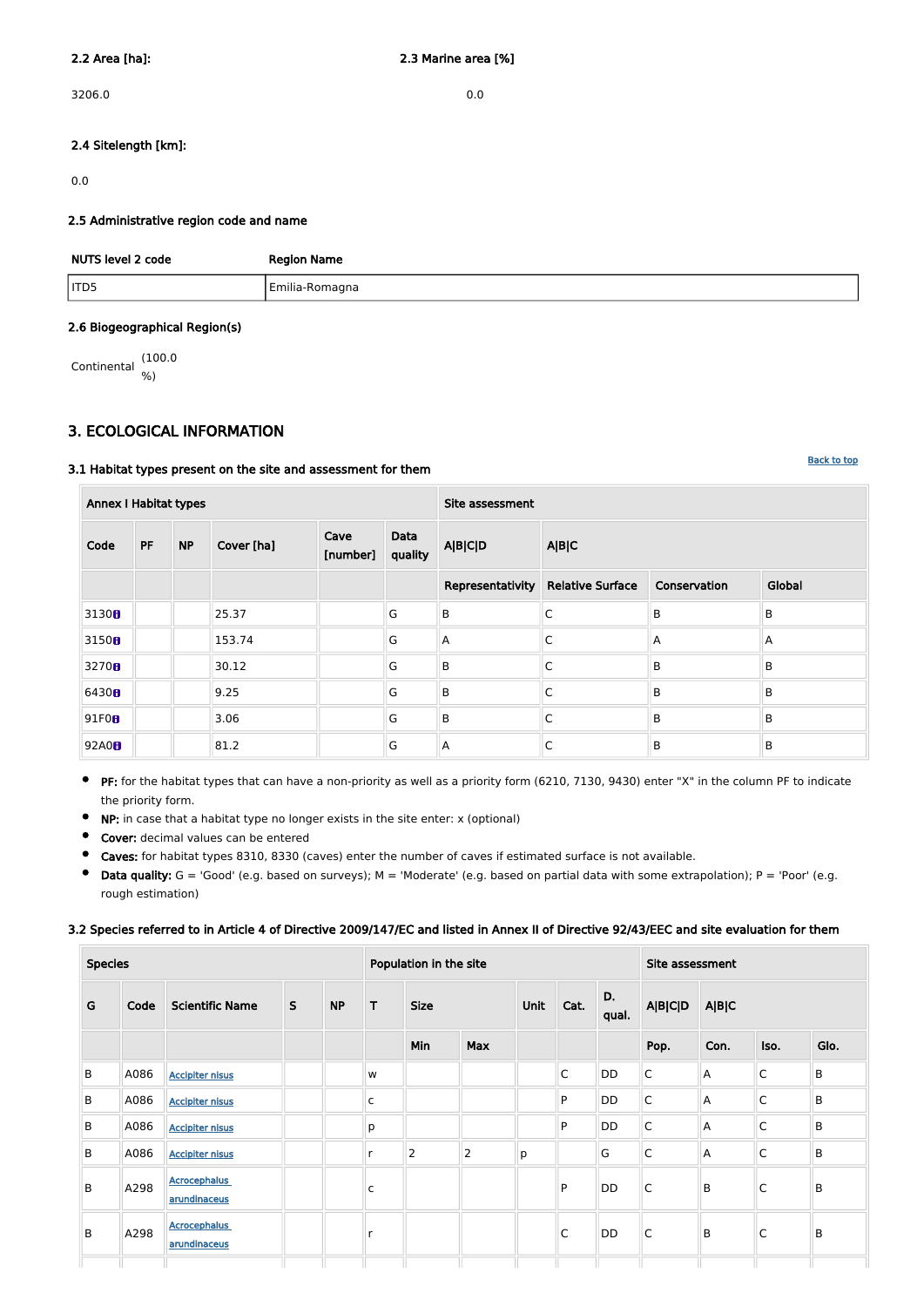| B | A293 | <b>Acrocephalus</b>            |  | $\mathsf{C}$ |                 |           |   | $\mathsf{P}$            | <b>DD</b> | $\mathsf{C}$ | $\sf B$        | $\mathsf C$  | $\mathsf{C}$   |
|---|------|--------------------------------|--|--------------|-----------------|-----------|---|-------------------------|-----------|--------------|----------------|--------------|----------------|
|   |      | melanopogon                    |  |              |                 |           |   |                         |           |              |                |              |                |
| B | A296 | <b>Acrocephalus palustris</b>  |  | $\mathsf{r}$ |                 |           |   | $\mathsf C$             | <b>DD</b> | $\mathsf C$  | B              | C            | $\mathsf C$    |
| B | A296 | <b>Acrocephalus palustris</b>  |  | $\mathsf{C}$ |                 |           |   | P                       | <b>DD</b> | $\mathsf C$  | B              | C            | $\mathsf C$    |
| B | A297 | <b>Acrocephalus scirpaceus</b> |  | $\mathsf{C}$ |                 |           |   | P                       | <b>DD</b> | $\mathsf C$  | B              | $\mathsf{C}$ | $\mathsf C$    |
| B | A297 | <b>Acrocephalus scirpaceus</b> |  | $\mathsf{r}$ |                 |           |   | ${\sf R}$               | <b>DD</b> | $\mathsf C$  | B              | $\mathsf{C}$ | $\mathsf C$    |
| B | A168 | <b>Actitis hypoleucos</b>      |  | $\mathsf{C}$ |                 |           |   | $\mathsf C$             | <b>DD</b> | $\mathsf C$  | B              | $\mathsf{C}$ | $\mathsf C$    |
| B | A168 | <b>Actitis hypoleucos</b>      |  | ${\sf W}$    |                 |           |   | $\mathsf C$             | <b>DD</b> | $\mathsf C$  | B              | $\mathsf{C}$ | $\mathsf C$    |
| B | A168 | <b>Actitis hypoleucos</b>      |  | $\mathsf{r}$ |                 |           |   | ${\sf R}$               | <b>DD</b> | $\mathsf C$  | B              | $\mathsf{C}$ | $\mathsf C$    |
| В | A247 | <b>Alauda arvensis</b>         |  | $\mathsf{C}$ |                 |           |   | P                       | <b>DD</b> | $\mathsf C$  | B              | C            | B              |
| В | A247 | Alauda arvensis                |  | $\mathsf{r}$ |                 |           |   | $\mathsf C$             | <b>DD</b> | C            | B              | C            | B              |
| В | A247 | Alauda arvensis                |  | ${\sf W}$    |                 |           |   | $\mathsf C$             | <b>DD</b> | $\mathsf C$  | B              | C            | B              |
| В | A247 | <b>Alauda arvensis</b>         |  | p            |                 |           |   | P                       | <b>DD</b> | $\mathsf C$  | B              | C            | B              |
| В | A229 | <b>Alcedo atthis</b>           |  | W            |                 |           |   | P                       | <b>DD</b> | $\mathsf C$  | B              | C            | B              |
| В | A229 | <b>Alcedo atthis</b>           |  | $\mathsf{C}$ |                 |           |   | P                       | <b>DD</b> | $\mathsf C$  | B              | C            | B              |
| В | A229 | <b>Alcedo atthis</b>           |  | r            | $6\phantom{1}6$ | 10        | p |                         | G         | $\mathsf C$  | B              | C            | B              |
| В | A054 | Anas acuta                     |  | $\mathsf{C}$ |                 |           |   | P                       | <b>DD</b> | $\mathsf C$  | B              | $\mathsf{C}$ | $\mathsf{C}$   |
| В | A056 | Anas clypeata                  |  | W            | 80              | 90        |   |                         | G         | B            | Α              | C            | A              |
| В | A056 | <b>Anas clypeata</b>           |  | р            |                 |           |   | P                       | <b>DD</b> | B            | A              | С            | A              |
| B | A056 | Anas clypeata                  |  | $r_{\rm}$    | $\overline{7}$  | 10        | p |                         | G         | $\mathsf B$  | $\overline{A}$ | $\mathsf{C}$ | $\overline{A}$ |
| B | A056 | Anas clypeata                  |  | $\mathsf{C}$ |                 |           |   | $\overline{\mathsf{C}}$ | DD        | B            | $\overline{A}$ | C            | $\overline{A}$ |
| B | A052 | Anas crecca                    |  | w            | 735             | 1000      |   |                         | G         | B            | B              | B            | $\mathsf{A}$   |
| B | A052 | <b>Anas crecca</b>             |  | $\mathsf{C}$ |                 |           |   | $\overline{\mathsf{C}}$ | DD        | B            | B              | B            | $\mathsf{A}$   |
| B | A052 | Anas crecca                    |  | $r_{\rm}$    |                 |           |   | $\mathsf{R}$            | DD        | B            | B              | B            | $\mathsf{A}$   |
| B | A050 | <b>Anas penelope</b>           |  | W            | 55              | 55        |   |                         | G         | $\mathsf{C}$ | B              | $\mathsf{C}$ | $\mathsf{C}$   |
| B | A050 | Anas penelope                  |  | $\mathsf{C}$ |                 |           |   | P                       | DD        | $\mathsf{C}$ | B              | $\mathsf{C}$ | $\mathsf{C}$   |
| B | A053 | Anas platyrhynchos             |  | $r_{\rm}$    | 120             | 150       | p |                         | G         | $\mathsf{C}$ | B              | $\mathsf{C}$ | $\mathsf{A}$   |
| B | A053 | Anas platyrhynchos             |  | $\mathsf{C}$ |                 |           |   | $\overline{\mathsf{C}}$ | DD        | $\mathsf{C}$ | B              | $\mathsf{C}$ | $\mathsf{A}$   |
| B | A053 | Anas platyrhynchos             |  | p            |                 |           |   | P                       | DD        | $\mathsf{C}$ | B              | $\mathsf{C}$ | $\mathsf{A}$   |
| B | A053 | Anas platyrhynchos             |  | W            | 2500            | 2500      |   |                         | G         | $\mathsf{C}$ | B              | $\mathsf{C}$ | $\mathsf{A}$   |
| B | A055 | Anas querquedula               |  | W            |                 |           |   | P                       | DD        | B            | Α              | $\mathsf{C}$ | $\mathsf{A}$   |
| B | A055 | Anas querquedula               |  | $\mathsf{r}$ | 15              | 20        | p |                         | G         | B            | $\mathsf{A}$   | $\mathsf{C}$ | $\mathsf{A}$   |
| B | A055 | Anas querquedula               |  | $\mathsf{C}$ |                 |           |   | $\overline{\mathsf{C}}$ | DD        | B            | Α              | $\mathsf{C}$ | $\mathsf{A}$   |
| B | A051 | Anas strepera                  |  | w            | 3               | 6         |   |                         | G         | A            | B              | $\mathsf{C}$ | $\mathsf{A}$   |
| B | A051 | Anas strepera                  |  | p            |                 |           |   | P                       | DD        | A            | B              | $\mathsf{C}$ | $\mathsf{A}$   |
| B | A051 | Anas strepera                  |  | $\mathsf{C}$ |                 |           |   | P                       | DD        | A            | B              | $\mathsf{C}$ | A              |
| B | A051 | Anas strepera                  |  | r            | 12              | <b>15</b> | p |                         | G         | A            | B              | $\mathsf{C}$ | $\mathsf{A}$   |
| B | A041 | <b>Anser albifrons</b>         |  | $\mathsf{C}$ |                 |           |   | ${\sf P}$               | DD        | $\mathsf C$  | B              | $\mathsf C$  | $\mathsf{C}$   |
| B | A041 | <b>Anser albifrons</b>         |  | W            |                 |           |   | IV.                     | DD        | $\mathsf{C}$ | B              | $\mathsf{C}$ | $\mathsf C$    |
| B | A043 | <b>Anser anser</b>             |  | W            |                 |           |   | P                       | DD        | $\mathsf C$  | B              | $\mathsf{C}$ | B              |
| B | A043 | <b>Anser anser</b>             |  | $r_{\rm}$    |                 |           |   | P                       | DD        | $\mathsf C$  | $\mathsf{B}$   | $\mathsf{C}$ | B              |
| B | A043 | <b>Anser anser</b>             |  | $\mathsf{C}$ |                 |           |   | P                       | DD        | $\mathsf C$  | $\mathsf{B}$   | $\mathsf{C}$ | B              |
| B | A043 | <b>Anser anser</b>             |  | p            |                 |           |   | P                       | DD        | $\mathsf{C}$ | B              | $\mathsf{C}$ | B              |
| B | A039 | <b>Anser fabalis</b>           |  | $\mathsf{C}$ |                 |           |   | V                       | DD        | D            |                |              |                |
| B | A257 | <b>Anthus pratensis</b>        |  | $\mathsf{C}$ |                 |           |   | P                       | DD        | $\mathsf{C}$ | B              | $\mathsf{C}$ | $\overline{C}$ |
| B | A257 | <b>Anthus pratensis</b>        |  | W            |                 |           |   | P                       | DD        | $\mathsf C$  | $\mathsf B$    | $\mathsf{C}$ | $\mathsf C$    |
| B | A259 | <b>Anthus spinoletta</b>       |  | $\mathsf{C}$ |                 |           |   | $\mathsf{R}$            | DD        | $\mathsf C$  | $\sf B$        | $\mathsf C$  | $\mathsf{C}$   |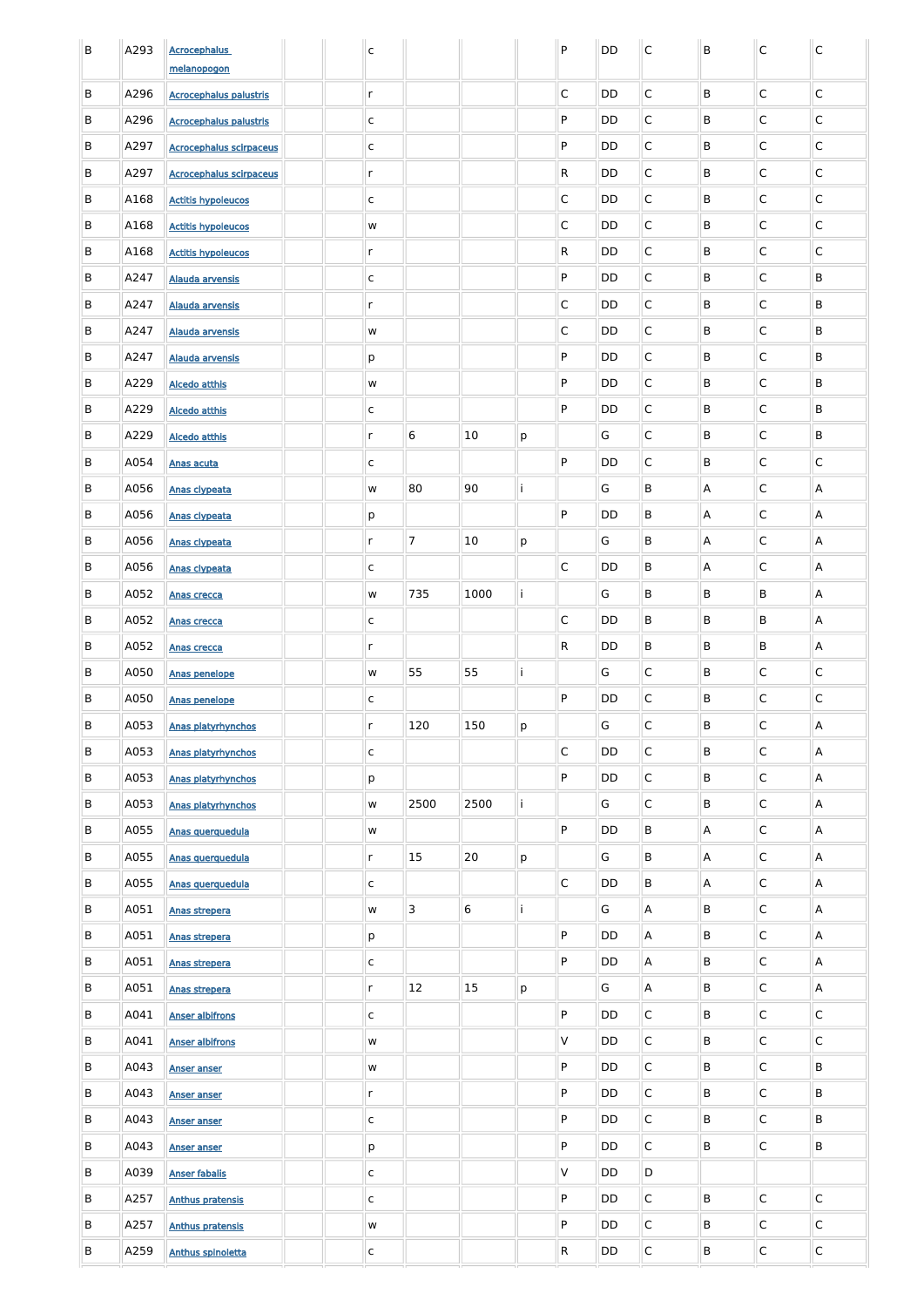| B | A226 | <b>Apus apus</b>           |  | $\mathsf{r}$  |                |                |   | P            | <b>DD</b> | $\mathsf{C}$ | B                         | $\mathsf C$  | $\mathsf{C}$   |
|---|------|----------------------------|--|---------------|----------------|----------------|---|--------------|-----------|--------------|---------------------------|--------------|----------------|
| B | A226 | <b>Apus apus</b>           |  | $\mathsf{C}$  |                |                |   | P            | DD        | C            | B                         | $\mathsf{C}$ | $\mathsf C$    |
| B | A090 | Aquila clanga              |  | $\mathsf{C}$  |                |                |   | $\vee$       | DD        | D            |                           |              |                |
| B | A028 | Ardea cinerea              |  | $\mathsf{r}$  | 257            | 257            | p |              | G         | B            | B                         | $\mathsf{C}$ | $\overline{A}$ |
| B | A028 | <b>Ardea cinerea</b>       |  | ${\sf W}$     |                |                |   | P            | DD        | B            | B                         | $\mathsf{C}$ | $\overline{A}$ |
| B | A028 | Ardea cinerea              |  | p             |                |                |   | $\mathsf{P}$ | <b>DD</b> | B            | B                         | $\mathsf{C}$ | $\overline{A}$ |
| B | A028 | Ardea cinerea              |  | $\mathsf{C}$  |                |                |   | $\mathsf{C}$ | <b>DD</b> | B            | B                         | $\mathsf{C}$ | A              |
| B | A029 | Ardea purpurea             |  | $\mathsf{r}$  | 55             | 60             | p |              | G         | B            | B                         | $\mathsf{C}$ | $\overline{A}$ |
| B | A029 | Ardea purpurea             |  | $\mathsf{C}$  |                |                |   | $\mathsf C$  | <b>DD</b> | B            | B                         | $\mathsf{C}$ | $\overline{A}$ |
| B | A024 | <b>Ardeola ralloides</b>   |  | $\mathsf{C}$  |                |                |   | P            | DD        | C            | A                         | $\mathsf{C}$ | $\overline{A}$ |
| B | A024 | <b>Ardeola ralloides</b>   |  | $\mathsf{r}$  | $\overline{2}$ | $ 2\rangle$    | р |              | G         | C            | A                         | $\mathsf{C}$ | $\overline{A}$ |
| B | A222 | <b>Asio flammeus</b>       |  | $\mathsf{C}$  |                |                |   | ${\sf P}$    | <b>DD</b> | C            | B                         | C            | $\mathsf{C}$   |
| B | A222 | <b>Asio flammeus</b>       |  | W             |                |                |   | $\mathsf{R}$ | DD        | C            | B                         | $\mathsf{C}$ | C              |
| B | A221 | <b>Asio otus</b>           |  | p             |                |                |   | P            | DD        | C            | B                         | $\mathsf{C}$ | С              |
| B | A221 | <b>Asio otus</b>           |  | C             |                |                |   | P            | DD        | C            | B                         | $\mathsf{C}$ | $\mathsf{C}$   |
| B | A221 | <b>Asio otus</b>           |  | ${\sf W}$     |                |                |   | $\mathsf C$  | DD        | C            | B                         | $\mathsf{C}$ | $\mathsf C$    |
| B | A221 | <b>Asio otus</b>           |  | $\mathsf{r}$  |                |                |   | $\mathsf{C}$ | DD        | C            | B                         | $\mathsf{C}$ | $\mathsf{C}$   |
| B | A218 | <b>Athene noctua</b>       |  | C             |                |                |   | P            | DD        | C            | B                         | $\mathsf{C}$ | $\mathsf{C}$   |
| B | A218 | Athene noctua              |  | W             |                |                |   | $\mathsf{C}$ | DD        | $\mathsf C$  | B                         | $\mathsf{C}$ | $\mathsf C$    |
| B | A218 | <b>Athene noctua</b>       |  | $\mathsf{r}$  |                |                |   | $\mathsf C$  | DD        | $\mathsf C$  | B                         | $\mathsf{C}$ | $\mathsf C$    |
| B | A218 | Athene noctua              |  | p             |                |                |   | ${\sf P}$    | DD        | $\mathsf C$  | B                         | C            | $\mathsf C$    |
| B | A059 | <b>Aythya ferina</b>       |  | $\mathsf{C}$  |                |                |   | ${\sf P}$    | DD        | $\mathsf C$  | B                         | $\mathsf{C}$ | B              |
| B | A059 | <b>Aythya ferina</b>       |  | $\mathsf{r}$  | $\mathbf 1$    | $\overline{2}$ | p |              | G         | $\mathsf C$  | B                         | C            | B              |
| B | A059 | <b>Aythya ferina</b>       |  | ${\mathsf W}$ |                |                |   | ${\sf P}$    | DD        | $\mathsf C$  | B                         | C            | B              |
| B | A061 | <b>Aythya fuligula</b>     |  | $\mathsf{C}$  |                |                |   | ${\sf P}$    | DD        | $\mathsf C$  | B                         | $\mathsf{C}$ | $\mathsf C$    |
| B | A060 | Aythya nyroca              |  | $\mathsf{r}$  | $\mathbf 1$    | $\mathbf{1}$   | p |              | G         | B            | B                         | C            | Α              |
| B | A060 | Aythya nyroca              |  | $\mathsf{C}$  |                |                |   | ${\sf R}$    | DD        | B            | B                         | C            | A              |
| B | A021 | <b>Botaurus stellaris</b>  |  | $\mathsf{C}$  |                |                |   | ${\sf P}$    | DD        | $\mathsf C$  | B                         | C            | $\mathsf C$    |
| B | A021 | <b>Botaurus stellaris</b>  |  | ${\sf W}$     | 10             | 11             |   |              | G         | $\mathsf C$  | B                         | C            | $\mathsf C$    |
| B | A025 | <b>Bubulcus ibis</b>       |  | ${\sf W}$     |                |                |   | ${\sf R}$    | DD        | $\mathsf C$  | B                         | B            | B              |
| B | A025 | <b>Bubulcus ibis</b>       |  | $\mathsf{r}$  | $\mathbf 1$    | $1\,$          | p |              | G         | $\mathsf C$  | B                         | B            | B              |
| B | A025 | <b>Bubulcus ibis</b>       |  | $\mathsf{C}$  |                |                |   | ${\sf P}$    | DD        | $\mathsf C$  | B                         | B            | B              |
| B | A067 | <b>Bucephala clangula</b>  |  | $\mathsf{C}$  |                |                |   | $\mathsf V$  | DD        | D            |                           |              |                |
| B | A087 | <b>Buteo buteo</b>         |  | $\mathsf{C}$  |                |                |   | $\mathsf C$  | <b>DD</b> | $\mathsf C$  | $\boldsymbol{\mathsf{A}}$ | C            | B              |
| B | A087 | <b>Buteo buteo</b>         |  | $\mathsf{r}$  | $\mathbf 1$    | $\overline{2}$ | p |              | G         | $\mathsf C$  | A                         | C            | B              |
| B | A087 | <b>Buteo buteo</b>         |  | p             |                |                |   | $\mathsf C$  | <b>DD</b> | $\mathsf C$  | A                         | C            | B              |
| B | A087 | <b>Buteo buteo</b>         |  | W             |                |                |   | $\mathsf C$  | DD        | $\mathsf C$  | A                         | С            | B              |
| B | A088 | <b>Buteo lagopus</b>       |  | C             |                |                |   | P.           | DD        | D            |                           |              |                |
| B | A149 | Calidris alpina            |  | $\mathsf{C}$  |                |                |   | $\mathsf{C}$ | <b>DD</b> | $\mathsf C$  | B                         | $\mathsf{C}$ | $\overline{C}$ |
| B | A149 | Calidris alpina            |  | W             |                |                |   | $\mathsf{R}$ | <b>DD</b> | $\mathsf{C}$ | B                         | $\mathsf{C}$ | $\overline{C}$ |
| B | A147 | Calidris ferruginea        |  | $\mathsf{C}$  |                |                |   | $\mathsf{V}$ | <b>DD</b> | D            |                           |              |                |
| B | A145 | <b>Calidris minuta</b>     |  | $\mathsf{C}$  |                |                |   | P            | <b>DD</b> | $\mathsf{C}$ | B                         | $\mathsf{C}$ | $\overline{C}$ |
| B | A146 | Calidris temminckii        |  | $\mathsf{C}$  |                |                |   | P            | <b>DD</b> | $\mathsf{C}$ | B                         | $\mathsf{C}$ | $\mathsf C$    |
| B | A364 | <b>Carduelis carduelis</b> |  | $\mathsf{C}$  |                |                |   | P            | <b>DD</b> | $\mathsf{C}$ | B                         | $\mathsf{C}$ | $\mathsf C$    |
| B | A364 | <b>Carduelis carduelis</b> |  | $\mathsf{r}$  |                |                |   | P            | <b>DD</b> | $\mathsf{C}$ | B                         | $\mathsf{C}$ | $\mathsf C$    |
| B | A364 | <b>Carduelis carduelis</b> |  | ${\sf W}$     |                |                |   | ${\sf P}$    | <b>DD</b> | $\mathsf C$  | B                         | $\mathsf{C}$ | $\mathsf C$    |
|   |      |                            |  |               |                |                |   |              |           |              |                           |              |                |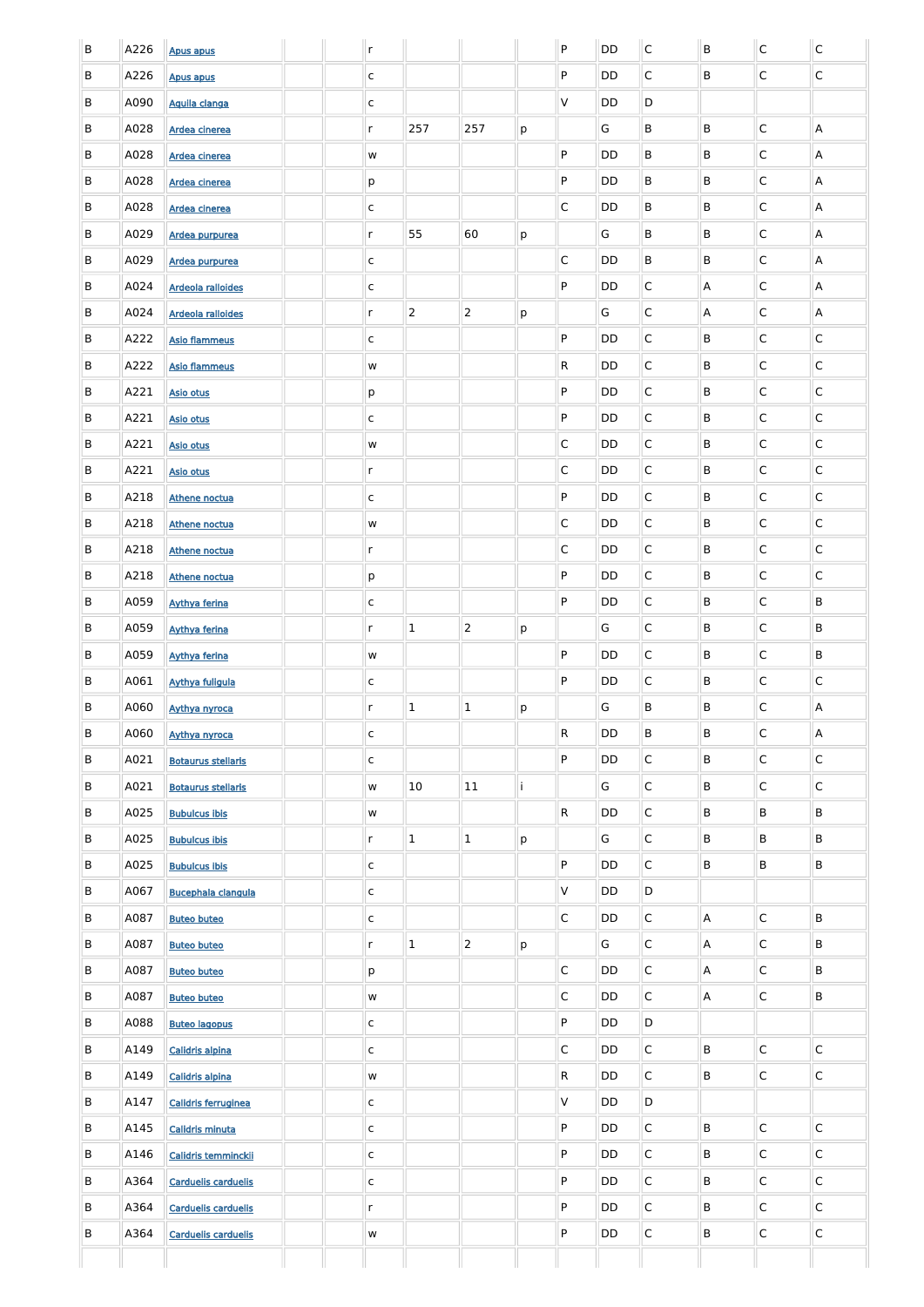| B | A364 | <b>Carduelis carduelis</b>     |  | $\mathsf{p}% _{T}$ |                |                 |   | P            | DD        | $\overline{\mathsf{C}}$ | B              | $\overline{C}$          | $\overline{\mathsf{C}}$ |
|---|------|--------------------------------|--|--------------------|----------------|-----------------|---|--------------|-----------|-------------------------|----------------|-------------------------|-------------------------|
| B | A363 | <b>Carduelis chloris</b>       |  | W                  |                |                 |   | P            | DD        | $\mathsf{C}$            | B              | $\mathsf{C}$            | $\overline{C}$          |
| B | A363 | <b>Carduelis chloris</b>       |  | $\mathsf{C}$       |                |                 |   | P            | DD        | $\mathsf{C}$            | B              | $\mathsf{C}$            | $\overline{C}$          |
| B | A363 | <b>Carduelis chloris</b>       |  | $\mathsf{r}$       |                |                 |   | P            | DD        | $\mathsf{C}$            | B              | $\mathsf{C}$            | $\overline{C}$          |
| B | A363 | <b>Carduelis chloris</b>       |  | р                  |                |                 |   | P            | DD        | $\mathsf{C}$            | B              | $\mathsf{C}$            | $\overline{C}$          |
| B | A288 | Cettia cetti                   |  | р                  |                |                 |   | P            | DD        | $\mathsf{C}$            | B              | C                       | B                       |
| B | A288 | Cettia cetti                   |  | $\mathsf{r}$       |                |                 |   | $\mathsf{C}$ | DD        | $\mathsf{C}$            | B              | $\mathsf C$             | B                       |
| B | A288 | Cettia cetti                   |  | W                  |                |                 |   | $\mathsf C$  | DD        | $\mathsf{C}$            | B              | $\mathsf{C}$            | B                       |
| B | A288 | Cettia cetti                   |  | $\mathsf{C}$       |                |                 |   | P            | DD        | $\mathsf{C}$            | B              | $\mathsf C$             | B                       |
| B | A138 | <b>Charadrius alexandrinus</b> |  | c                  |                |                 |   | P            | DD        | $\mathsf{C}$            | B              | $\mathsf{C}$            | $\overline{C}$          |
| B | A138 | <b>Charadrius alexandrinus</b> |  | $\mathsf{r}$       |                |                 |   | P            | DD        | $\mathsf{C}$            | B              | $\mathsf C$             | $\overline{C}$          |
| B | A136 | <b>Charadrius dubius</b>       |  | c                  |                |                 |   | $\mathsf{C}$ | DD        | $\mathsf{C}$            | B              | C                       | B                       |
| B | A136 | <b>Charadrius dubius</b>       |  | $\mathsf{r}$       | 6              | 10 <sup>°</sup> | p |              | G         | $\mathsf{C}$            | B              | $\overline{C}$          | B                       |
| B | A137 | <b>Charadrius hiaticula</b>    |  | c                  |                |                 |   | P            | DD        | $\mathsf{C}$            | B              | C                       | $\overline{\mathsf{C}}$ |
| B | A196 | <b>Chlidonias hybridus</b>     |  | c                  |                |                 |   | $\mathsf{C}$ | DD        | $\mathsf{C}$            | B              | B                       | $\mathsf{A}$            |
| B | A196 | <b>Chlidonias hybridus</b>     |  | $\mathsf{r}$       | 90             | 250             | p |              | G         | $\mathsf{C}$            | B              | B                       | A                       |
| B | A198 | <b>Chlidonias leucopterus</b>  |  | $\mathsf{C}$       |                |                 |   | V            | DD        | D                       |                |                         |                         |
| B | A197 | <b>Chlidonias niger</b>        |  | $\mathsf{C}$       |                |                 |   | C            | DD        | $\mathsf{C}$            | B              | $\overline{\mathsf{C}}$ | B                       |
| B | A031 | Ciconia ciconia                |  | c                  |                |                 |   | P            | DD        | $\mathsf{C}$            | B              | $\mathsf{C}$            | B                       |
| B | A030 | Ciconia nigra                  |  | W                  |                |                 |   | V            | DD        | $\mathsf C$             | B              | $\mathsf C$             | $\sf B$                 |
| B | A030 | Ciconia nigra                  |  | $\mathsf{C}$       |                |                 |   | V            | DD        | $\mathsf C$             | B              | $\mathsf C$             | $\sf B$                 |
| B | A081 | <b>Circus aeruginosus</b>      |  | $\mathsf{p}% _{T}$ |                |                 |   | P            | DD        | $\sf B$                 | B              | $\mathsf C$             | Α                       |
| B | A081 | <b>Circus aeruginosus</b>      |  | $\mathsf{r}$       | 5              | 5               | p |              | G         | $\sf B$                 | B              | $\mathsf C$             | Α                       |
| B | A081 | <b>Circus aeruginosus</b>      |  | $\mathsf{C}$       |                |                 |   | $\mathsf C$  | DD        | $\sf B$                 | B              | $\mathsf C$             | Α                       |
| B | A081 | <b>Circus aeruginosus</b>      |  | ${\mathsf W}$      | $\overline{2}$ | $\overline{2}$  |   |              | G         | $\sf B$                 | B              | $\mathsf C$             | Α                       |
| B | A082 | <b>Circus cyaneus</b>          |  | $\mathsf C$        |                |                 |   | ${\sf R}$    | DD        | $\mathsf C$             | B              | $\mathsf C$             | $\overline{C}$          |
| B | A082 | <b>Circus cyaneus</b>          |  | ${\mathsf W}$      | $\overline{2}$ | $\overline{2}$  |   |              | G         | $\mathsf C$             | B              | $\overline{C}$          | $\mathsf{C}$            |
| B | A083 | <b>Circus macrourus</b>        |  | $\mathsf C$        |                |                 |   | V            | DD        | D                       |                |                         |                         |
| B | A084 | <b>Circus pygargus</b>         |  | $\mathsf C$        |                |                 |   | P            | DD        | $\mathsf C$             | B              | $\overline{C}$          | $\mathsf{C}$            |
| B | A084 | <b>Circus pygargus</b>         |  | $\mathsf{r}$       | $\mathbf{1}$   | $\overline{2}$  | p |              | G         | $\mathsf C$             | B              | $\mathsf C$             | $\mathsf{C}$            |
| B | A289 | Cisticola juncidis             |  | р                  |                |                 |   | P            | DD        | $\mathsf C$             | B              | $\mathsf C$             | $\mathsf{C}$            |
| B | A289 | Cisticola juncidis             |  | ${\sf W}$          |                |                 |   | $\mathsf C$  | DD        | $\mathsf C$             | B              | $\mathsf C$             | $\mathsf{C}$            |
| B | A289 | Cisticola juncidis             |  | $\mathsf{r}$       |                |                 |   | $\mathsf C$  | DD        | $\mathsf C$             | B              | $\mathsf C$             | $\mathsf{C}$            |
| B | A289 | Cisticola juncidis             |  | $\mathsf C$        |                |                 |   | P            | DD        | $\mathsf C$             | B              | $\mathsf C$             | $\mathsf{C}$            |
| F | 5304 | <b>Cobitis bilineata</b>       |  | $\mathsf{r}$       |                |                 |   | P            | DD        | $\mathsf C$             | $\overline{C}$ | B                       | $\mathsf{C}$            |
| B | A207 | Columba oenas                  |  | $\mathsf{C}$       |                |                 |   | R            | DD        | $\mathsf C$             | B              | $\mathsf C$             | $\mathsf{C}$            |
| B | A208 | Columba palumbus               |  | $\mathsf{r}$       |                |                 |   | P            | DD        | $\mathsf{C}$            | B              | $\mathsf C$             | $\overline{\mathsf{C}}$ |
| B | A208 | Columba palumbus               |  | C                  |                |                 |   | P            | DD        | $\mathsf{C}$            | B              | C                       | IC.                     |
| B | A208 | Columba palumbus               |  | w                  |                |                 |   | P            | <b>DD</b> | $\mathsf C$             | $\sf B$        | $\overline{C}$          | $\overline{C}$          |
| B | A231 | Coracias garrulus              |  | $\mathsf{r}$       |                |                 |   | P            | DD        | $\mathsf B$             | $\overline{C}$ | $\overline{C}$          | B                       |
| B | A113 | Coturnix coturnix              |  | $\mathsf{r}$       |                |                 |   | P            | DD        | $\mathsf{C}$            | B              | $\overline{C}$          | $\overline{C}$          |
| B | A113 | Coturnix coturnix              |  | $\mathsf C$        |                |                 |   | P            | DD        | $\mathsf{C}$            | B              | $\overline{C}$          | $\overline{C}$          |
| B | A212 | <b>Cuculus canorus</b>         |  | $\mathsf{r}$       |                |                 |   | $\mathsf C$  | <b>DD</b> | $\mathsf C$             | B              | $\overline{C}$          | B                       |
| B | A212 | <b>Cuculus canorus</b>         |  | $\mathsf{C}$       |                |                 |   | P            | DD        | $\mathsf{C}$            | B              | $\overline{C}$          | B                       |
| B | A036 | <b>Cygnus olor</b>             |  | $\mathsf{C}$       |                |                 |   | R            | <b>DD</b> | D                       |                |                         |                         |
| B | A036 | <b>Cygnus olor</b>             |  | w                  |                |                 |   | V            | <b>DD</b> | $\mathsf D$             |                |                         |                         |
|   |      |                                |  |                    |                |                 |   |              |           |                         |                |                         |                         |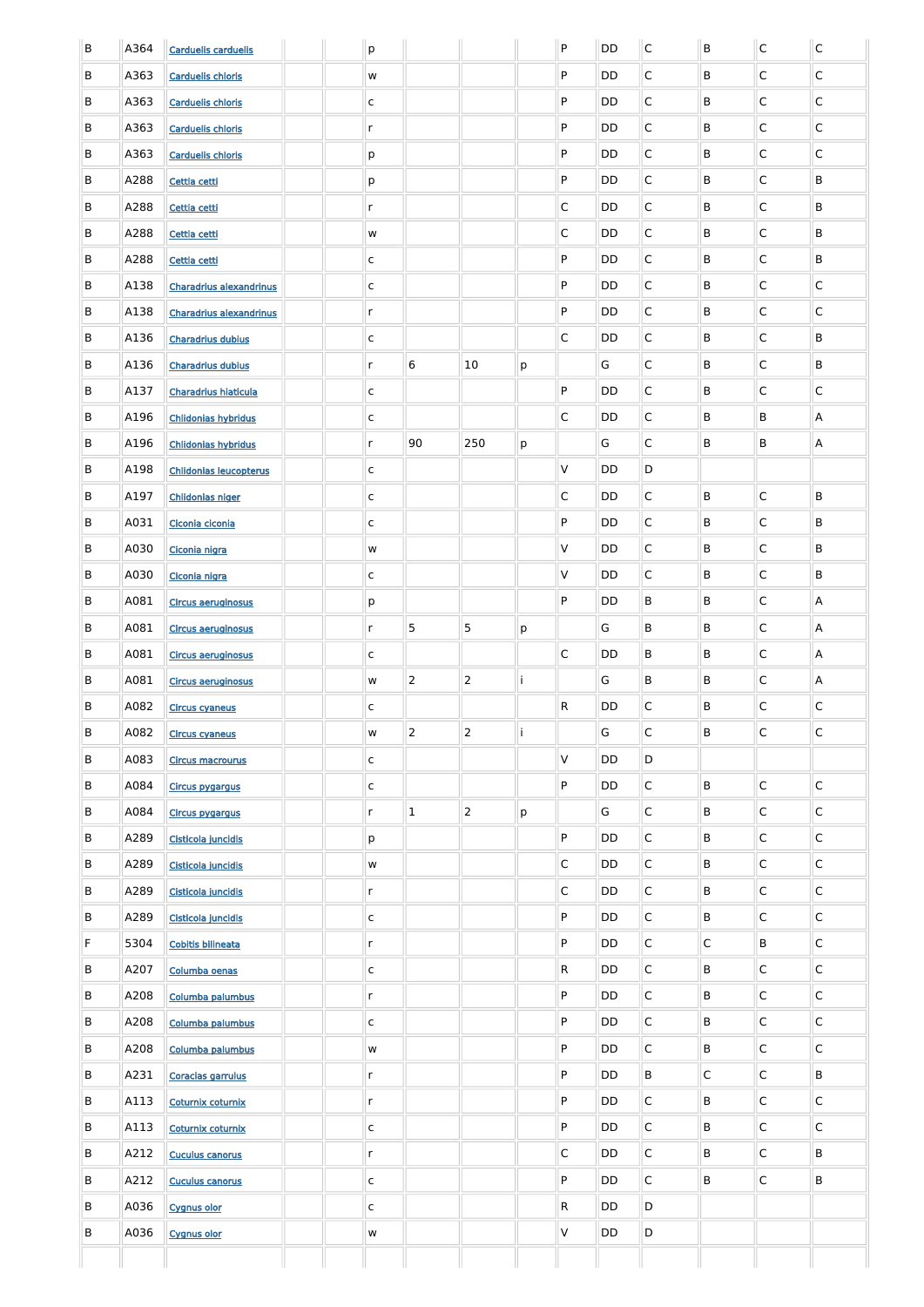| $\sf B$ | A253 | <b>Delichon urbica</b>      |  | $\mathsf{r}$ |                |                |   | P            | DD        | $\overline{C}$ | B | $\mathsf{C}$ | $\overline{C}$          |
|---------|------|-----------------------------|--|--------------|----------------|----------------|---|--------------|-----------|----------------|---|--------------|-------------------------|
| B       | A253 | Delichon urbica             |  | $\mathsf C$  |                |                |   | P            | DD        | $\mathsf{C}$   | B | C            | $\mathsf{C}$            |
| B       | A237 | Dendrocopos major           |  | $\mathsf C$  |                |                |   | P            | DD        | $\overline{C}$ | B | C            | $\mathsf{C}$            |
| B       | A237 | Dendrocopos major           |  | W            |                |                |   | $\mathsf{C}$ | DD        | $\overline{C}$ | B | C            | $\mathsf{C}$            |
| B       | A237 | Dendrocopos major           |  | $\mathsf{r}$ |                |                |   | $\mathsf{C}$ | DD        | $\overline{C}$ | B | C            | $\mathsf{C}$            |
| B       | A027 | Egretta alba                |  | $\mathsf{r}$ | $\mathbf{1}$   | $\overline{2}$ | p |              | G         | $\overline{C}$ | A | B            | A                       |
| B       | A027 | Egretta alba                |  | w            | 79             | 280            |   |              | G         | $\mathsf{C}$   | A | B            | A                       |
| B       | A027 | Egretta alba                |  | p            |                |                |   | P            | DD        | $\overline{C}$ | A | B            | A                       |
| B       | A027 | Egretta alba                |  | C            |                |                |   | $\mathsf{C}$ | DD        | $\overline{C}$ | A | B            | A                       |
| B       | A026 | Egretta garzetta            |  | W            | 11             | 33             |   |              | G         | $\mathsf{C}$   | B | C            | B                       |
| B       | A026 | Egretta garzetta            |  | $\mathsf{r}$ | 28             | 28             | p |              | G         | $\mathsf{C}$   | B | C            | B                       |
| B       | A026 | Egretta garzetta            |  | C            |                |                |   | $\mathsf{C}$ | DD        | $\overline{C}$ | B | C            | B                       |
| B       | A379 | Emberiza hortulana          |  | $\mathsf C$  |                |                |   | R            | DD        | $\overline{C}$ | B | C            | C                       |
| B       | A379 | Emberiza hortulana          |  | $\mathsf{r}$ | $\mathbf{1}$   | 3              | p |              | G         | $\overline{C}$ | B | C            | $\mathsf{C}$            |
| B       | A381 | <b>Emberiza schoeniclus</b> |  | $\mathsf{r}$ |                |                |   | P            | DD        | $\overline{C}$ | B | C            | $\mathsf{C}$            |
| B       | A381 | <b>Emberiza schoeniclus</b> |  | w            |                |                |   | P            | DD        | $\overline{C}$ | B | C            | $\mathsf{C}$            |
| B       | A381 | <b>Emberiza schoeniclus</b> |  | C            |                |                |   | P            | DD        | $\overline{C}$ | B | C            | $\mathsf{C}$            |
| B       | A381 | <b>Emberiza schoeniclus</b> |  | p            |                |                |   | P            | DD        | $\overline{C}$ | B | C            | $\mathsf{C}$            |
| R       | 1220 | <b>Emys orbicularis</b>     |  | p            |                |                |   | P            | DD        | $\mathsf C$    | B | $\mathsf C$  | B                       |
| B       | A269 | <b>Erithacus rubecula</b>   |  | W            |                |                |   | P            | DD        | $\overline{C}$ | B | $\mathsf C$  | $\overline{\mathsf{C}}$ |
| В       | A269 | <b>Erithacus rubecula</b>   |  | $\mathsf{C}$ |                |                |   | P            | DD        | $\overline{C}$ | B | $\mathsf C$  | $\overline{C}$          |
| В       | A101 | <b>Falco biarmicus</b>      |  | $\mathsf{C}$ |                |                |   | P            | DD        | $\overline{C}$ | B | $\mathsf C$  | $\overline{C}$          |
| В       | A511 | <b>Falco cherrug</b>        |  | $\mathsf{C}$ |                |                |   | V            | DD        | D              |   |              |                         |
| В       | A098 | <b>Falco columbarius</b>    |  | W            |                |                |   | ${\sf R}$    | DD        | $\overline{C}$ | B | $\mathsf C$  | $\overline{C}$          |
| B       | A098 | <b>Falco columbarius</b>    |  | $\mathsf{C}$ |                |                |   | ${\sf R}$    | DD        | $\overline{C}$ | B | $\mathsf C$  | $\overline{C}$          |
| В       | A103 | <b>Falco peregrinus</b>     |  | $\mathsf{C}$ |                |                |   | P            | DD        | $\overline{C}$ | B | $\mathsf C$  | $\overline{C}$          |
| В       | A103 | <b>Falco peregrinus</b>     |  | W            |                |                |   | P            | DD        | $\overline{C}$ | B | $\mathsf C$  | $\overline{C}$          |
| В       | A099 | <b>Falco subbuteo</b>       |  | $\mathsf{r}$ | 3              | $\vert$ 4      | p |              | G         | $\overline{C}$ | A | $\mathsf C$  | B                       |
| В       | A099 | <b>Falco subbuteo</b>       |  | $\mathsf{C}$ |                |                |   | $\mathsf C$  | <b>DD</b> | $\overline{C}$ | A | $\mathsf C$  | B                       |
| В       | A096 | <b>Falco tinnunculus</b>    |  | W            |                |                |   | $\mathsf C$  | DD        | $\mathsf{C}$   | A | $\mathsf C$  | $\overline{C}$          |
| B       | A096 | <b>Falco tinnunculus</b>    |  | $\mathsf{C}$ |                |                |   | $\mathsf C$  | DD        | $\overline{C}$ | A | $\mathsf C$  | $\overline{C}$          |
| В       | A096 | <b>Falco tinnunculus</b>    |  | p            |                |                |   | $\mathsf C$  | DD        | $\overline{C}$ | A | $\mathsf C$  | $\overline{C}$          |
| В       | A096 | <b>Falco tinnunculus</b>    |  | $\mathsf{r}$ | $\overline{4}$ | $\vert$ 4      | p |              | G         | $\overline{C}$ | A | $\mathsf C$  | $\overline{C}$          |
| В       | A097 | <b>Falco vespertinus</b>    |  | $\mathsf{C}$ |                |                |   | ${\sf R}$    | <b>DD</b> | $\overline{C}$ | B | B            | $\overline{C}$          |
| В       | A359 | Fringilla coelebs           |  | $\mathsf{C}$ |                |                |   | P            | DD        | $\overline{C}$ | B | $\mathsf C$  | $\overline{C}$          |
| В       | A359 | Fringilla coelebs           |  | W            |                |                |   | P            | DD        | $\overline{C}$ | B | $\mathsf C$  | $\overline{C}$          |
| В       | A125 | <b>Fulica atra</b>          |  | $\mathsf{C}$ |                |                |   | P            | DD        | $\overline{C}$ | B | $\mathsf C$  | $\overline{C}$          |
| B       | A125 | <b>Fulica atra</b>          |  | W            | 780            | 900            |   |              | G         | $\mathsf{C}$   | B | C            | C                       |
| B       | A125 | <b>Fulica atra</b>          |  | p            |                |                |   | P            | <b>DD</b> | $\overline{C}$ | B | $\mathsf C$  | $\overline{C}$          |
| B       | A125 | <b>Fulica atra</b>          |  | $\mathsf{r}$ | 150            | 150            | p |              | G         | $\overline{C}$ | B | $\mathsf C$  | $\overline{C}$          |
| B       | A153 | Gallinago gallinago         |  | W            |                |                |   | $\mathsf{C}$ | <b>DD</b> | $\overline{C}$ | B | $\mathsf C$  | $\overline{C}$          |
| B       | A153 | Gallinago gallinago         |  | $\mathsf C$  |                |                |   | $\mathsf C$  | DD        | $\overline{C}$ | B | $\mathsf C$  | $\overline{C}$          |
| B       | A154 | Gallinago media             |  | $\mathsf C$  |                |                |   | P            | <b>DD</b> | $\overline{C}$ | B | $\mathsf C$  | $\overline{C}$          |
| B       | A123 | Gallinula chloropus         |  | $\mathsf C$  |                |                |   | P            | DD        | $\overline{C}$ | A | $\mathsf C$  | $\overline{C}$          |
| B       | A123 | Gallinula chloropus         |  | $\mathsf{r}$ |                |                |   | P            | DD        | $\overline{C}$ | A | $\mathsf C$  | $\overline{C}$          |
| B       | A123 | Gallinula chloropus         |  | W            |                |                |   | P            | <b>DD</b> | $\overline{C}$ | A | $\mathsf C$  | $\overline{C}$          |
|         |      |                             |  |              |                |                |   |              |           |                |   |              |                         |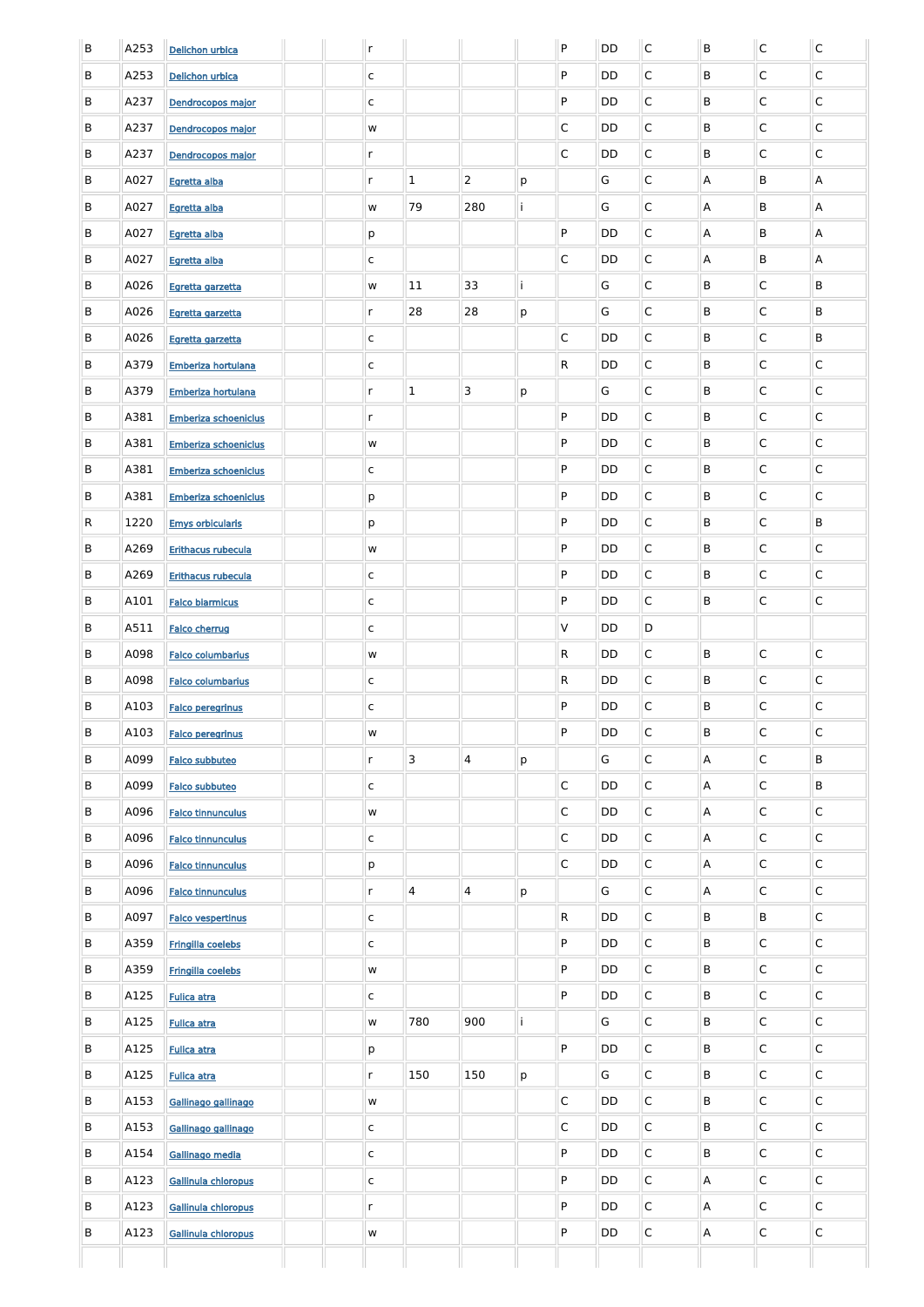| B  | A123 | Gallinula chloropus          |  | p             |                |                |   | P                       | DD        | $\mathsf C$  | $\overline{A}$ | $\mathsf{C}$ | $\mathsf C$               |
|----|------|------------------------------|--|---------------|----------------|----------------|---|-------------------------|-----------|--------------|----------------|--------------|---------------------------|
| B  | A342 | Garrulus glandarius          |  | р             |                |                |   | P                       | DD        | C            | B              | $\mathsf{C}$ | $\mathsf C$               |
| B  | A342 | Garrulus glandarius          |  | ${\sf W}$     |                |                |   | P                       | DD        | C            | B              | $\mathsf{C}$ | $\mathsf C$               |
| B  | A342 | Garrulus glandarius          |  | $\mathsf C$   |                |                |   | P                       | DD        | C            | B              | $\mathsf{C}$ | $\mathsf C$               |
| B  | A342 | Garrulus glandarius          |  | $\mathsf{r}$  |                |                |   | P                       | DD        | C            | B              | $\mathsf{C}$ | $\mathsf C$               |
| B  | A189 | Gelochelidon nilotica        |  | $\mathsf{C}$  |                |                |   | $\vee$                  | DD        | D            |                |              |                           |
| B  | A135 | Glareola pratincola          |  | $\mathsf{C}$  |                |                |   | $\vee$                  | DD        | D            |                |              |                           |
| B  | A127 | <b>Grus grus</b>             |  | $\mathsf{C}$  |                |                |   | P                       | DD        | $\mathsf{C}$ | B              | $\mathsf C$  | B                         |
| B  | A075 | <b>Haliaeetus albicilla</b>  |  | C             |                |                |   | $\vee$                  | DD        | D            |                |              |                           |
| B  | A131 | <b>Himantopus himantopus</b> |  | $\mathsf{r}$  | 80             | 230            | p |                         | G         | B            | B              | $\mathsf{C}$ | $\boldsymbol{\mathsf{A}}$ |
| B  | A131 | <b>Himantopus himantopus</b> |  | C             |                |                |   | P                       | DD        | B            | B              | $\mathsf{C}$ | A                         |
| B  | A300 | <b>Hippolais polyglotta</b>  |  | $\mathsf{r}$  |                |                |   | $\mathsf{C}$            | DD        | $\mathsf{C}$ | B              | $\mathsf{C}$ | $\mathsf{C}$              |
| B  | A300 | <b>Hippolais polyglotta</b>  |  | $\mathsf{C}$  |                |                |   | P                       | DD        | $\mathsf{C}$ | B              | $\mathsf{C}$ | C                         |
| B  | A251 | <b>Hirundo rustica</b>       |  | $\mathsf{C}$  |                |                |   | P                       | DD        | $\mathsf{C}$ | B              | $\mathsf{C}$ | $\mathsf{C}$              |
| B  | A251 | <b>Hirundo rustica</b>       |  | $\mathsf{r}$  |                |                |   | P                       | DD        | $\mathsf{C}$ | B              | $\mathsf{C}$ | C                         |
| B  | A022 | <b>Ixobrychus minutus</b>    |  | C             |                |                |   | P                       | DD        | $\mathsf{C}$ | B              | $\mathsf{C}$ | B                         |
| B  | A022 | Ixobrychus minutus           |  | $\mathsf{r}$  | 8              | <b>12</b>      | p |                         | G         | $\mathsf{C}$ | B              | $\mathsf{C}$ | B                         |
| B  | A233 | <b>Jynx torquilla</b>        |  | C             |                |                |   | P                       | DD        | C            | B              | $\mathsf{C}$ | $\mathsf{C}$              |
| B. | A233 | <b>Jynx torquilla</b>        |  | $\mathsf{r}$  |                |                |   | R                       | DD        | $\mathsf{C}$ | B              | $\mathsf{C}$ | $\mathsf{C}$              |
| B  | A338 | Lanius collurio              |  | $\mathsf C$   |                |                |   | $\overline{\mathsf{C}}$ | DD        | $\mathsf C$  | B              | $\mathsf C$  | $\mathsf C$               |
| B  | A338 | Lanius collurio              |  | $\mathsf{r}$  | $\overline{2}$ | $\overline{3}$ | p |                         | G         | $\mathsf C$  | B              | $\mathsf C$  | $\mathsf C$               |
| B  | A340 | Lanius excubitor             |  | $\mathsf C$   |                |                |   | ${\sf P}$               | DD        | $\mathsf C$  | B              | $\mathsf C$  | $\mathsf C$               |
| B  | A339 | <b>Lanius minor</b>          |  | $\mathsf C$   |                |                |   | P                       | DD        | D            |                |              |                           |
| B  | A182 | Larus canus                  |  | $\mathsf C$   |                |                |   | P                       | DD        | $\mathsf C$  | B              | $\mathsf C$  | $\mathsf C$               |
| B  | A183 | <b>Larus fuscus</b>          |  | $\mathsf C$   |                |                |   | P                       | DD        | $\mathsf C$  | B              | $\mathsf C$  | $\mathsf C$               |
| B  | A176 | Larus melanocephalus         |  | $\mathsf C$   |                |                |   | $\vee$                  | DD        | D            |                |              |                           |
| B  | A604 | Larus michahellis            |  | ${\mathsf W}$ |                |                |   | P                       | DD        | $\mathsf C$  | B              | $\mathsf C$  | $\mathsf{C}$              |
| B  | A604 | Larus michahellis            |  | $\mathsf C$   |                |                |   | $\overline{\mathsf{C}}$ | DD        | $\mathsf C$  | B              | $\mathsf C$  | $\mathsf{C}$              |
| B  | A604 | Larus michahellis            |  | p             |                |                |   | P                       | DD        | $\mathsf C$  | B              | $\mathsf C$  | $\mathsf C$               |
| B  | A177 | <b>Larus minutus</b>         |  | $\mathsf C$   |                |                |   | P                       | DD        | $\mathsf C$  | B              | $\mathsf C$  | $\mathsf C$               |
| B  | A179 | Larus ridibundus             |  | ${\sf W}$     | 116            | 116            |   |                         | G         | $\mathsf C$  | B              | $\mathsf C$  | $\mathsf C$               |
| B  | A179 | Larus ridibundus             |  | p             |                |                |   | P                       | DD        | $\mathsf C$  | B              | $\mathsf C$  | $\mathsf C$               |
| B  | A179 | Larus ridibundus             |  | $\mathsf C$   |                |                |   | $\overline{\mathsf{C}}$ | DD        | $\mathsf C$  | B              | $\mathsf C$  | $\mathsf C$               |
| B  | A156 | Limosa limosa                |  | $\mathsf C$   |                |                |   | $\overline{\mathsf{C}}$ | DD        | $\mathsf C$  | B              | $\mathsf C$  | $\mathsf C$               |
| B  | A271 | Luscinia megarhynchos        |  | $\mathsf C$   |                |                |   | $\overline{\mathsf{C}}$ | DD        | $\mathsf C$  | $\overline{A}$ | $\mathsf C$  | B                         |
| B  | A271 | Luscinia megarhynchos        |  | $\mathsf{r}$  |                |                |   | P                       | DD        | $\mathsf C$  | $\overline{A}$ | $\mathsf C$  | $\sf B$                   |
| B  | A272 | Luscinia svecica             |  | $\mathsf{C}$  |                |                |   | $\sf V$                 | DD        | D            |                |              |                           |
|    | 1060 | Lycaena dispar               |  | r             |                |                |   | P                       | DD        | $\mathsf{C}$ | B              | B            | C                         |
| B  | A152 | <b>Lymnocryptes minimus</b>  |  | ${\sf W}$     |                |                |   | R                       | <b>DD</b> | $\mathsf C$  | B              | $\mathsf{C}$ | $\mathsf{C}$              |
| B  | A152 | <b>Lymnocryptes minimus</b>  |  | $\mathsf{C}$  |                |                |   | R                       | <b>DD</b> | $\mathsf C$  | B              | $\mathsf{C}$ | $\mathsf{C}$              |
| P  | 1428 | Marsilea quadrifolia         |  | p             |                |                |   | P                       | DD        | $\mathsf{C}$ | B              | B            | $\mathsf{B}$              |
| B  | A230 | Merops apiaster              |  | $\mathsf{C}$  |                |                |   | P                       | <b>DD</b> | $\mathsf C$  | B              | $\mathsf C$  | $\mathsf{C}$              |
| B  | A383 | <b>Miliaria calandra</b>     |  | p             |                |                |   | P                       | DD        | $\mathsf{C}$ | B              | $\mathsf{C}$ | $\mathsf{C}$              |
| B  | A383 | Miliaria calandra            |  | $\mathsf{r}$  |                |                |   | P                       | DD        | $\mathsf{C}$ | B              | $\mathsf C$  | $\mathsf{C}$              |
| B  | A383 | Miliaria calandra            |  | ${\sf W}$     |                |                |   | P                       | DD        | $\mathsf{C}$ | B              | $\mathsf{C}$ | $\mathsf{C}$              |
| B  | A383 | Miliaria calandra            |  | $\mathsf C$   |                |                |   | P                       | <b>DD</b> | $\mathsf C$  | B              | $\mathsf C$  | $\mathsf C$               |
|    |      |                              |  |               |                |                |   |                         |           |              |                |              |                           |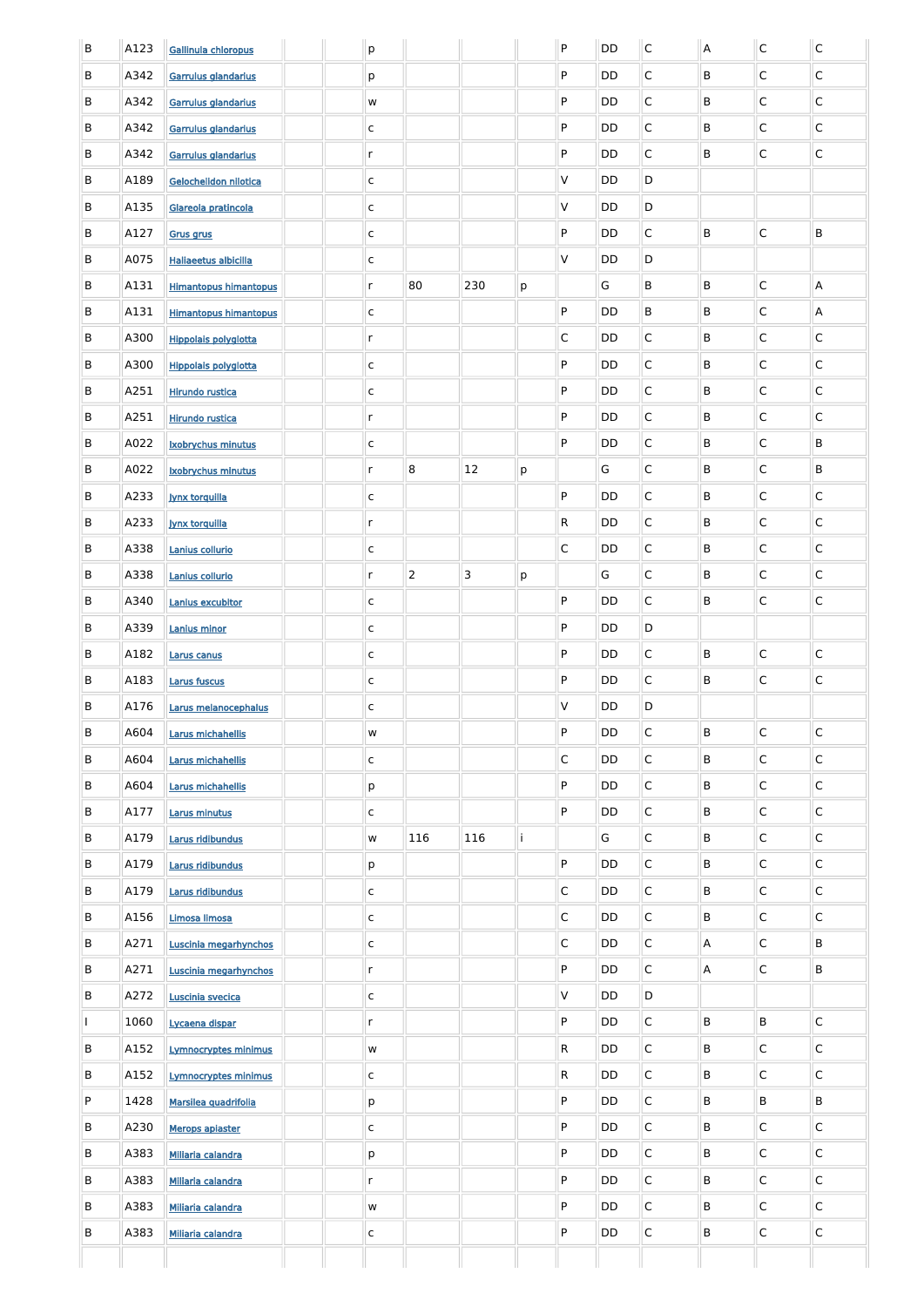| B | A073 | <b>Milvus migrans</b>        |  | $\mathsf{c}$ |              |              |   | $\mathsf{R}$ | <b>DD</b> | $\mathsf{C}$ | B              | $\mathsf C$             | $\sf B$                 |
|---|------|------------------------------|--|--------------|--------------|--------------|---|--------------|-----------|--------------|----------------|-------------------------|-------------------------|
| B | A073 | <b>Milvus migrans</b>        |  | w            |              |              |   | V            | DD        | $\mathsf{C}$ | B              | $\mathsf{C}$            | B                       |
| B | A074 | <b>Milvus milvus</b>         |  | $\mathsf{C}$ |              |              |   | V            | DD        | D            |                |                         |                         |
| B | A262 | Motacilla alba               |  | $\mathsf{C}$ |              |              |   | P            | DD        | $\mathsf{C}$ | B              | $\mathsf{C}$            | $\overline{C}$          |
| B | A262 | Motacilla alba               |  | w            |              |              |   | P            | DD        | $\mathsf{C}$ | B              | $\overline{C}$          | $\overline{C}$          |
| B | A261 | <b>Motacilla cinerea</b>     |  | w            |              |              |   | P            | DD        | $\mathsf{C}$ | B              | $\overline{C}$          | $\overline{C}$          |
| B | A261 | <b>Motacilla cinerea</b>     |  | $\mathsf{C}$ |              |              |   | P            | DD        | $\mathsf{C}$ | B              | $\overline{\mathsf{C}}$ | $\overline{C}$          |
| B | A260 | <b>Motacilla flava</b>       |  | $\mathsf{r}$ |              |              |   | $\mathsf{C}$ | DD        | $\mathsf{C}$ | B              | $\overline{C}$          | B                       |
| B | A260 | <b>Motacilla flava</b>       |  | $\mathsf{C}$ |              |              |   | P            | DD        | $\mathsf{C}$ | B              | $\overline{\mathsf{C}}$ | B                       |
| B | A319 | <b>Muscicapa striata</b>     |  | $\mathsf{r}$ |              |              |   | $\mathsf{C}$ | DD        | $\mathsf{C}$ | B              | $\mathsf{C}$            | $\mathsf{C}$            |
| B | A319 | <b>Muscicapa striata</b>     |  | $\mathsf{C}$ |              |              |   | P            | DD        | $\mathsf{C}$ | B              | $\overline{\mathsf{C}}$ | $\overline{\mathsf{C}}$ |
| B | A058 | Netta rufina                 |  | $\mathsf{C}$ |              |              |   | P            | DD        | A            | $\mathsf{A}$   | $\mathsf{C}$            | $\mathsf{A}$            |
| B | A058 | Netta rufina                 |  | $\mathsf{r}$ | $\mathbf{1}$ | $\mathbf{1}$ | p |              | G         | A            | $\mathsf{A}$   | $\mathsf{C}$            | A                       |
| B | A160 | Numenius arquata             |  | $\mathsf{C}$ |              |              |   | R            | DD        | $\mathsf{C}$ | B              | $\mathsf{C}$            | $\overline{\mathsf{C}}$ |
| B | A158 | <b>Numenius phaeopus</b>     |  | $\mathsf{C}$ |              |              |   | V            | DD        | D            |                |                         |                         |
| B | A023 | <b>Nycticorax nycticorax</b> |  | C            |              |              |   | $\mathsf{C}$ | DD        | $\mathsf{C}$ | B              | $\overline{\mathsf{C}}$ | B                       |
| B | A023 | <b>Nycticorax nycticorax</b> |  | $\mathsf{r}$ | 116          | 116          | p |              | G         | $\mathsf{C}$ | B              | $\mathsf{C}$            | B                       |
| B | A023 | Nycticorax nycticorax        |  | w            | 19           | 19           |   |              | G         | $\mathsf{C}$ | B              | $\mathsf{C}$            | B                       |
| B | A023 | Nycticorax nycticorax        |  | p            |              |              |   | P            | DD        | $\mathsf C$  | B              | $\mathsf C$             | B                       |
| B | A277 | Oenanthe oenanthe            |  | $\mathsf{C}$ |              |              |   | P            | DD        | $\mathsf C$  | B              | $\overline{\mathsf{C}}$ | $\overline{C}$          |
| B | A337 | <b>Oriolus oriolus</b>       |  | $\mathsf{r}$ |              |              |   | P            | DD        | $\mathsf C$  | B              | $\overline{C}$          | $\overline{C}$          |
| B | A337 | <b>Oriolus oriolus</b>       |  | $\mathsf{C}$ |              |              |   | P            | DD        | $\mathsf C$  | B              | $\mathsf{C}$            | $\overline{C}$          |
| B | A094 | <b>Pandion haliaetus</b>     |  | $\mathsf{C}$ |              |              |   | P            | DD        | $\mathsf C$  | B              | $\overline{C}$          | $\overline{C}$          |
| B | A329 | <b>Parus caeruleus</b>       |  | $\mathsf{r}$ |              |              |   | P            | DD        | $\mathsf C$  | B              | $\overline{C}$          | $\overline{C}$          |
| B | A329 | <b>Parus caeruleus</b>       |  | $\mathsf{C}$ |              |              |   | P            | DD        | $\mathsf C$  | B              | $\mathsf{C}$            | $\overline{C}$          |
| B | A329 | <b>Parus caeruleus</b>       |  | W            |              |              |   | P            | DD        | $\mathsf C$  | B              | $\overline{C}$          | $\overline{C}$          |
| B | A329 | <b>Parus caeruleus</b>       |  | p            |              |              |   | P            | DD        | $\mathsf C$  | B              | $\overline{C}$          | $\overline{C}$          |
| B | A330 | Parus major                  |  | p            |              |              |   | P            | DD        | $\mathsf C$  | B              | $\overline{C}$          | $\overline{C}$          |
| B | A330 | Parus major                  |  | W            |              |              |   | P            | DD        | $\mathsf C$  | B              | $\overline{C}$          | $\overline{\mathsf{C}}$ |
| B | A330 | Parus major                  |  | $\mathsf{C}$ |              |              |   | P            | DD        | $\mathsf C$  | B              | $\overline{C}$          | $\overline{\mathsf{C}}$ |
| B | A330 | Parus major                  |  | $r_{\rm}$    |              |              |   | P            | DD        | $\mathsf C$  | B              | $\overline{C}$          | $\overline{C}$          |
| B | A325 | <b>Parus palustris</b>       |  | W            |              |              |   | P            | DD        | $\mathsf C$  | B              | $\overline{C}$          | $\overline{\mathsf{C}}$ |
| B | A325 | <b>Parus palustris</b>       |  | $\mathsf{C}$ |              |              |   | P            | DD        | $\mathsf C$  | B              | $\overline{C}$          | $\overline{C}$          |
| B | A325 | <b>Parus palustris</b>       |  | $\mathsf{r}$ |              |              |   | P            | DD        | $\mathsf C$  | B              | $\overline{C}$          | $\overline{C}$          |
| B | A356 | <b>Passer montanus</b>       |  | $\mathsf{C}$ |              |              |   | P            | DD        | $\mathsf C$  | B              | $\overline{C}$          | $\overline{C}$          |
| B | A356 | <b>Passer montanus</b>       |  | $r_{\rm}$    |              |              |   | P            | <b>DD</b> | $\mathsf C$  | B              | $\overline{C}$          | $\overline{C}$          |
| B | A356 | <b>Passer montanus</b>       |  | p            |              |              |   | P            | DD        | $\mathsf C$  | B              | $\mathsf C$             | $\mathsf C$             |
| B | A356 | <b>Passer montanus</b>       |  | ${\sf W}$    |              |              |   | P.           | DD        | C            | В              | C                       | C                       |
| B | A072 | Pernis apivorus              |  | $\mathsf{C}$ |              |              |   | P            | <b>DD</b> | $\mathsf{C}$ | B              | $\overline{C}$          | $\overline{C}$          |
| B | A017 | Phalacrocorax carbo          |  | W            | 220          | 330          |   |              | G         | $\mathsf{C}$ | B              | $\overline{C}$          | $\overline{A}$          |
| B | A017 | Phalacrocorax carbo          |  | $\mathsf{C}$ |              |              |   | $\mathsf{C}$ | <b>DD</b> | $\mathsf{C}$ | B              | $\mathsf{C}$            | $\overline{A}$          |
| B | A017 | Phalacrocorax carbo          |  | $\mathsf{r}$ | 6            | 6            | p |              | G         | $\mathsf{C}$ | B              | $\overline{C}$          | $\overline{A}$          |
| B | A393 | Phalacrocorax pygmeus        |  | $\mathsf{C}$ |              |              |   | P            | <b>DD</b> | $\mathsf{C}$ | B              | B                       | B                       |
| B | A151 | Philomachus pugnax           |  | $\mathsf{C}$ |              |              |   | C            | <b>DD</b> | $\mathsf{C}$ | $\mathsf{A}$   | $\mathsf{C}$            | $\overline{A}$          |
| B | A273 | Phoenicurus ochruros         |  | $\mathsf{C}$ |              |              |   | P            | <b>DD</b> | $\mathsf{C}$ | $\mathsf{C}$   | $\overline{C}$          | $\overline{C}$          |
| B | A273 | Phoenicurus ochruros         |  | W            |              |              |   | P            | <b>DD</b> | $\mathsf{C}$ | $\overline{C}$ | $\overline{C}$          | $\overline{C}$          |
|   |      |                              |  |              |              |              |   |              |           |              |                |                         |                         |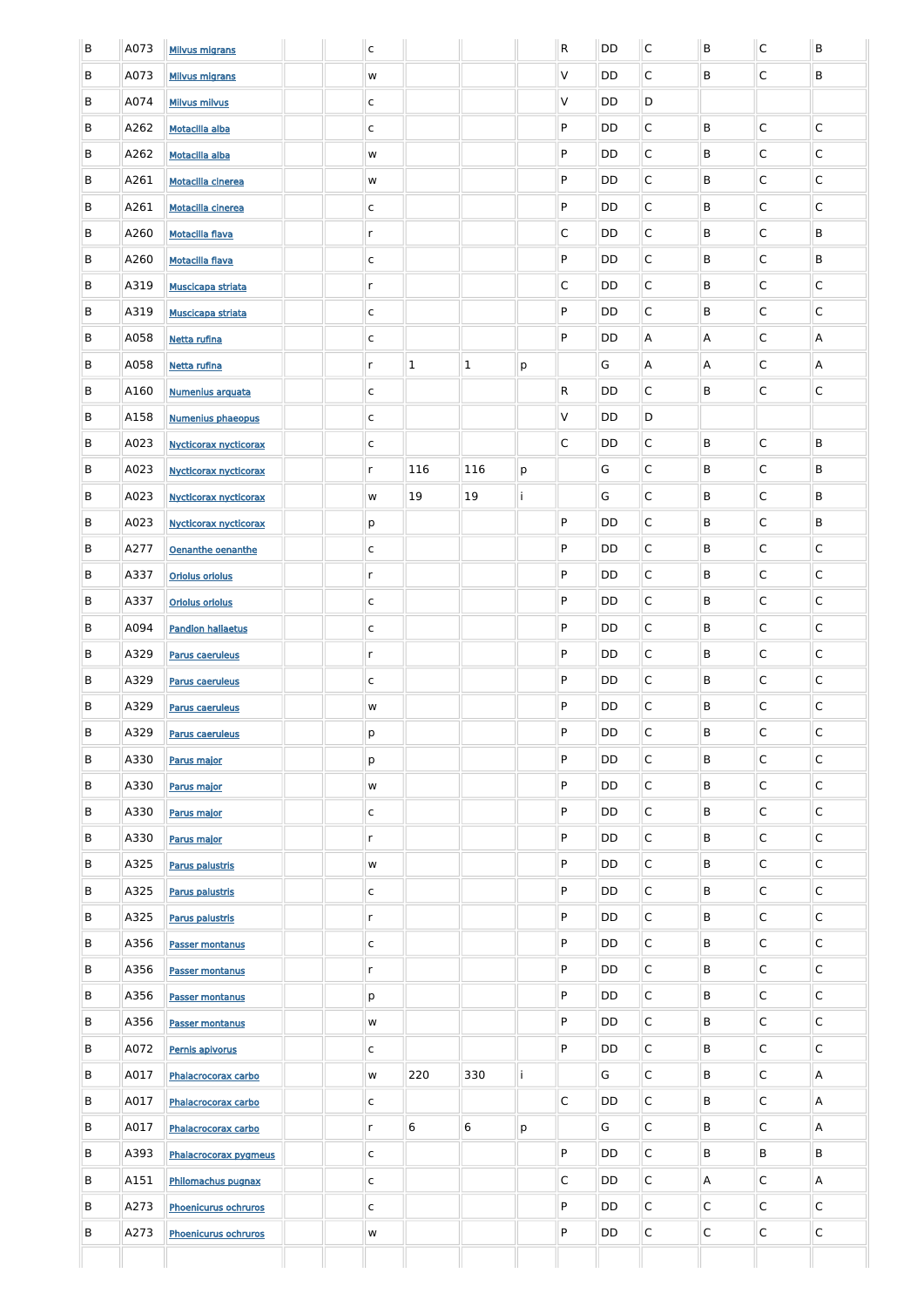| B | A274 | <b>Phoenicurus</b>               |  | $\mathsf{C}$      |                |    |   | P            | <b>DD</b> | $\mathsf C$  | B | $\mathsf C$             | $\mathsf C$             |
|---|------|----------------------------------|--|-------------------|----------------|----|---|--------------|-----------|--------------|---|-------------------------|-------------------------|
|   |      | phoenicurus                      |  |                   |                |    |   |              |           |              |   |                         |                         |
| B | A316 | <b>Phylloscopus trochilus</b>    |  | $\mathsf{C}$      |                |    |   | P            | DD        | $\mathsf C$  | B | C                       | $\mathsf C$             |
| B | A235 | <b>Picus viridis</b>             |  | $\mathsf{r}$      |                |    |   | C            | DD        | $\mathsf C$  | B | C                       | $\mathsf C$             |
| B | A235 | <b>Picus viridis</b>             |  | W                 |                |    |   | $\mathsf C$  | DD        | $\mathsf C$  | B | C                       | $\mathsf C$             |
| B | A235 | <b>Picus viridis</b>             |  | $\mathsf{C}$      |                |    |   | P            | DD        | $\mathsf C$  | B | C                       | $\mathsf C$             |
| B | A034 | Platalea leucorodia              |  | W                 | 3              | 3  | т |              | G         | Α            | A | C                       | A                       |
| B | A034 | Platalea leucorodia              |  | $\mathsf{r}$      | $\overline{2}$ | 7  | р |              | G         | Α            | A | C                       | A                       |
| B | A034 | Platalea leucorodia              |  | $\mathsf{C}$      |                |    |   | P            | <b>DD</b> | Α            | A | C                       | A                       |
| B | A034 | Platalea leucorodia              |  | p                 |                |    |   | P            | DD        | Α            | A | $\mathsf C$             | A                       |
| B | A032 | <b>Plegadis falcinellus</b>      |  | $\mathsf{C}$      |                |    |   | R            | DD        | D            |   |                         |                         |
| B | A140 | <b>Pluvialis apricaria</b>       |  | w                 |                |    |   | $\mathsf C$  | DD        | $\mathsf C$  | B | $\mathsf C$             | $\mathsf C$             |
| B | A140 | <b>Pluvialis apricaria</b>       |  | $\mathsf{C}$      |                |    |   | $\mathsf C$  | DD        | $\mathsf C$  | B | $\mathsf C$             | $\mathsf C$             |
| B | A141 | <b>Pluvialis squatarola</b>      |  | $\mathsf{C}$      |                |    |   | P            | <b>DD</b> | D            |   |                         |                         |
| B | A005 | <b>Podiceps cristatus</b>        |  | p                 |                |    |   | P            | DD        | $\mathsf C$  | B | $\mathsf C$             | B                       |
| B | A005 | <b>Podiceps cristatus</b>        |  | $\mathsf{r}$      | 16             | 20 | p |              | G         | $\mathsf C$  | B | C                       | B                       |
| B | A005 | <b>Podiceps cristatus</b>        |  | w                 | 5              | 10 |   |              | G         | $\mathsf C$  | B | $\mathsf C$             | B                       |
| B | A005 | <b>Podiceps cristatus</b>        |  | C                 |                |    |   | P            | <b>DD</b> | $\mathsf C$  | B | C                       | B                       |
| B | A008 | <b>Podiceps nigricollis</b>      |  | W                 |                |    |   | R            | <b>DD</b> | D            |   |                         |                         |
| B | A008 | Podiceps nigricollis             |  | $\mathsf{C}$      |                |    |   | P            | <b>DD</b> | D            |   |                         |                         |
| B | A120 | Porzana parva                    |  | $\mathsf{C}$      |                |    |   | P            | <b>DD</b> | D            |   |                         |                         |
| B | A119 | Porzana porzana                  |  | $\mathsf{C}$      |                |    |   | P            | <b>DD</b> | D            |   |                         |                         |
| B | A266 | <b>Prunella modularis</b>        |  | w                 |                |    |   | P            | DD        | $\mathsf{C}$ | B | $\overline{\mathsf{C}}$ | $\overline{\mathsf{C}}$ |
| B | A266 | <b>Prunella modularis</b>        |  | $\mathsf{C}$      |                |    |   | P            | <b>DD</b> | $\mathsf{C}$ | B | $\overline{C}$          | $\overline{C}$          |
| B | A250 | Ptyonoprogne rupestris           |  | $\mathsf{C}$      |                |    |   | P            | <b>DD</b> | $\mathsf{C}$ | B | $\overline{C}$          | $\overline{\mathsf{C}}$ |
| B | A118 | <b>Rallus aquaticus</b>          |  | W                 | 13             | 20 |   |              | G         | $\mathsf{C}$ | B | $\overline{C}$          | $\overline{C}$          |
| B | A118 | <b>Rallus aquaticus</b>          |  | $\mathsf{r}$      | 5              | 10 | p |              | G         | $\mathsf{C}$ | B | $\overline{\mathsf{C}}$ | $\overline{C}$          |
| B | A118 | <b>Rallus aquaticus</b>          |  | $\mathsf{C}$      |                |    |   | P            | <b>DD</b> | $\mathsf{C}$ | B | $\overline{C}$          | $\overline{C}$          |
| B | A118 | <b>Rallus aquaticus</b>          |  | p                 |                |    |   | P            | <b>DD</b> | $\mathsf{C}$ | B | $\overline{\mathsf{C}}$ | $\overline{C}$          |
| A | 1215 | Rana latastei                    |  | p                 |                |    |   | P            | <b>DD</b> | $\mathsf{C}$ | B | B                       | B                       |
| B | A132 | Recurvirostra avosetta           |  | $\mathsf{C}$      |                |    |   | V            | DD        | $\mathsf D$  |   |                         |                         |
| B | A336 | Remiz pendulinus                 |  | $\mathsf{r}$      |                |    |   | P            | DD        | $\mathsf{C}$ | B | $\overline{C}$          | $\overline{C}$          |
| B | A336 | Remiz pendulinus                 |  | C                 |                |    |   | P            | DD        | $\mathsf{C}$ | B | $\overline{\mathsf{C}}$ | $\overline{C}$          |
| B | A336 | Remiz pendulinus                 |  | W                 |                |    |   | P            | DD        | $\mathsf{C}$ | B | $\overline{C}$          | $\overline{C}$          |
| B | A336 | Remiz pendulinus                 |  | p                 |                |    |   | P            | <b>DD</b> | $\mathsf{C}$ | B | $\overline{\mathsf{C}}$ | $\overline{C}$          |
| М | 1304 | <b>Rhinolophus</b>               |  | р                 |                |    |   | P            | DD        | $\mathsf{C}$ | B | $\mathsf{C}$            | $\sf B$                 |
| B | A249 | ferrumequinum<br>Riparia riparia |  | $\mathsf{C}$      |                |    |   | P            | DD        | $\mathsf C$  | B | $\mathsf C$             | $\mathsf{C}$            |
| B | A275 | Saxicola rubetra                 |  | $\mathsf{C}$      |                |    |   | P            | <b>DD</b> | D            |   |                         |                         |
| B | A276 | Saxicola torquata                |  | W                 |                |    |   | $\mathsf{C}$ | <b>DD</b> | $\mathsf C$  | B | $\overline{C}$          | B                       |
| B | A276 | Saxicola torquata                |  | $\mathsf{r}$      |                |    |   | $\mathsf C$  | <b>DD</b> | $\mathsf C$  | B | $\overline{C}$          | B                       |
| B | A276 | Saxicola torquata                |  | $\mathsf{C}$      |                |    |   | P            | <b>DD</b> | $\mathsf C$  | B | $\overline{C}$          | B                       |
| B | A276 | Saxicola torquata                |  |                   |                |    |   | P            | <b>DD</b> | $\mathsf C$  | B | $\overline{C}$          | B                       |
| B | A155 | Scolopax rusticola               |  | p                 |                |    |   | $\mathsf{C}$ | <b>DD</b> | $\mathsf C$  | B | $\overline{C}$          | $\overline{C}$          |
| B | A155 | Scolopax rusticola               |  | $\mathsf{C}$<br>W |                |    |   | $\mathsf{R}$ | <b>DD</b> | $\mathsf{C}$ | B | $\overline{C}$          | $\overline{C}$          |
|   | A361 |                                  |  |                   |                |    |   | P            | <b>DD</b> | $\mathsf{C}$ | B | $\overline{C}$          | $\overline{\mathsf{C}}$ |
| B |      | Serinus serinus                  |  | $\mathsf{C}$      |                |    |   |              |           |              |   |                         |                         |
| B | A361 | Serinus serinus                  |  | $\mathsf{r}$      |                |    |   | P            | <b>DD</b> | $\mathsf C$  | B | $\overline{C}$          | $\overline{\mathsf{C}}$ |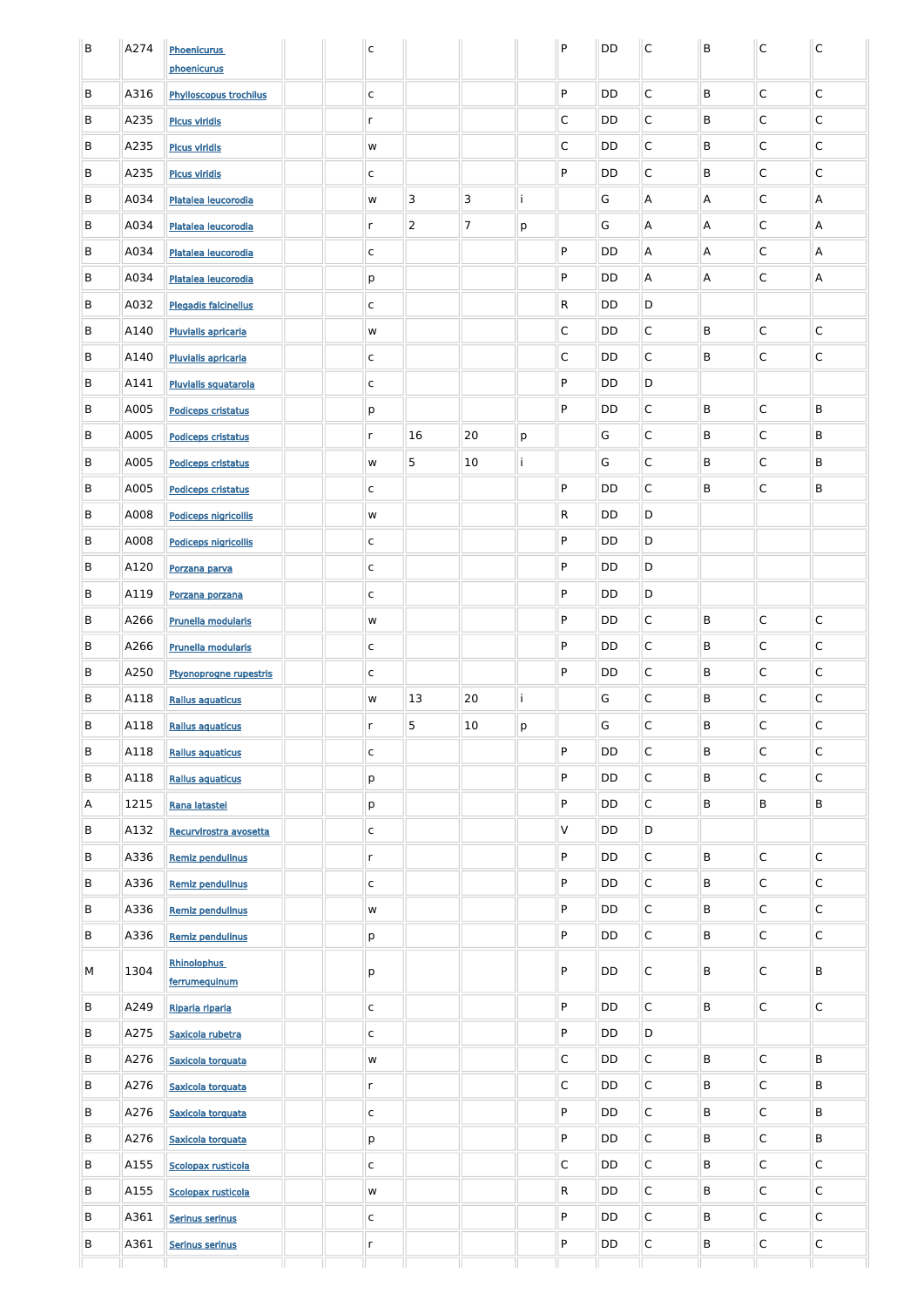| B | A195 | <b>Sterna albifrons</b>        |  | $\mathsf{C}$  |              |    |   | $\vee$                  | DD        | D            |                |              |                           |
|---|------|--------------------------------|--|---------------|--------------|----|---|-------------------------|-----------|--------------|----------------|--------------|---------------------------|
| B | A190 | Sterna caspia                  |  | $\mathsf C$   |              |    |   | $\vee$                  | DD        | D            |                |              |                           |
| B | A193 | Sterna hirundo                 |  | $\mathsf{r}$  | $\mathbf{1}$ | 3  | р |                         | G         | $\mathsf{C}$ | B              | $\mathsf{C}$ | B                         |
| B | A193 | Sterna hirundo                 |  | $\mathsf C$   |              |    |   | P                       | DD        | $\mathsf{C}$ | B              | $\mathsf{C}$ | B                         |
| B | A191 | Sterna sandvicensis            |  | $\mathsf C$   |              |    |   | R.                      | DD        | $\mathsf{C}$ | $\mathsf{C}$   | B            | $\mathsf{C}$              |
| B | A210 | Streptopelia turtur            |  | $\mathsf C$   |              |    |   | P                       | DD        | $\mathsf{C}$ | A              | $\mathsf{C}$ | B                         |
| B | A210 | Streptopelia turtur            |  | $\mathsf{r}$  |              |    |   | $\mathsf{C}$            | DD        | $\mathsf{C}$ | A              | $\mathsf{C}$ | B                         |
| B | A351 | <b>Sturnus vulgaris</b>        |  | $\mathsf C$   |              |    |   | P                       | DD        | $\mathsf{C}$ | B              | $\mathsf{C}$ | C                         |
| B | A351 | <b>Sturnus vulgaris</b>        |  | p             |              |    |   | P                       | DD        | $\mathsf{C}$ | B              | $\mathsf{C}$ | C                         |
| B | A351 | <b>Sturnus vulgaris</b>        |  | $\mathsf{r}$  |              |    |   | P                       | DD        | $\mathsf{C}$ | B              | $\mathsf{C}$ | C                         |
| B | A351 | <b>Sturnus vulgaris</b>        |  | ${\sf W}$     |              |    |   | P                       | DD        | $\mathsf{C}$ | B              | $\mathsf{C}$ | C                         |
| B | A311 | Sylvia atricapilla             |  | $\mathsf{r}$  |              |    |   | $\mathsf{C}$            | DD        | $\mathsf{C}$ | A              | $\mathsf{C}$ | C                         |
| B | A311 | Sylvia atricapilla             |  | $\mathsf C$   |              |    |   | P                       | DD        | $\mathsf{C}$ | A              | $\mathsf{C}$ | C                         |
| B | A310 | Sylvia borin                   |  | $\mathsf C$   |              |    |   | P                       | DD        | $\mathsf{C}$ | B              | $\mathsf{C}$ | $\mathsf{C}$              |
| B | A309 | Sylvia communis                |  | $\mathsf{r}$  |              |    |   | $\mathsf{C}$            | DD        | $\mathsf{C}$ | B              | $\mathsf{C}$ | C                         |
| B | A309 | Sylvia communis                |  | $\mathsf C$   |              |    |   | P                       | DD        | C            | B              | $\mathsf{C}$ | C                         |
| B | A004 | <b>Tachybaptus ruficollis</b>  |  | C             |              |    |   | $\mathsf{C}$            | DD        | B            | B              | $\mathsf{C}$ | A                         |
| B | A004 | <b>Tachybaptus ruficollis</b>  |  | ${\sf W}$     | 6            | 17 |   |                         | G         | B            | B              | $\mathsf{C}$ | A                         |
| B | A004 | Tachybaptus ruficollis         |  | $\mathsf{r}$  | 60           | 90 | p |                         | G         | B            | B              | $\mathsf C$  | $\boldsymbol{\mathsf{A}}$ |
| B | A004 | <b>Tachybaptus ruficollis</b>  |  | p             |              |    |   | P                       | DD        | B            | B              | $\mathsf C$  | $\boldsymbol{\mathsf{A}}$ |
| B | A048 | Tadorna tadorna                |  | $\mathsf C$   |              |    |   | $\vee$                  | DD        | D            |                |              |                           |
| B | A161 | <b>Tringa erythropus</b>       |  | ${\mathsf W}$ |              |    |   | $\mathsf{R}$            | DD        | $\mathsf{C}$ | B              | $\mathsf C$  | $\mathsf{C}$              |
| B | A161 | <b>Tringa erythropus</b>       |  | $\mathsf C$   |              |    |   | $\mathsf{C}$            | DD        | $\mathsf{C}$ | B              | $\mathsf{C}$ | $\mathsf{C}$              |
| B | A166 | Tringa glareola                |  | $\mathsf C$   |              |    |   | $\mathsf{C}$            | DD        | $\mathsf{C}$ | $\mathsf{A}$   | $\mathsf{C}$ | A                         |
| B | A164 | Tringa nebularia               |  | ${\mathsf W}$ |              |    |   | R                       | DD        | $\mathsf{C}$ | $\sf B$        | $\mathsf C$  | $\mathsf C$               |
| B | A164 | Tringa nebularia               |  | $\mathsf C$   |              |    |   | $\mathsf{C}$            | DD        | $\mathsf{C}$ | $\sf B$        | $\mathsf C$  | $\mathsf C$               |
| B | A165 | <b>Tringa ochropus</b>         |  | $\mathsf C$   |              |    |   | $\mathsf{C}$            | DD        | $\mathsf C$  | $\mathsf B$    | $\mathsf C$  | $\mathsf C$               |
| B | A165 | <b>Tringa ochropus</b>         |  | ${\mathsf W}$ |              |    |   | R                       | DD        | $\mathsf{C}$ | B              | $\mathsf C$  | $\mathsf C$               |
| B | A163 | <b>Tringa stagnatilis</b>      |  | $\mathsf C$   |              |    |   | $\vee$                  | DD        | D            |                |              |                           |
| B | A162 | <b>Tringa totanus</b>          |  | $\mathsf C$   |              |    |   | ${\sf R}$               | DD        | $\mathsf C$  | $\mathsf B$    | $\mathsf C$  | $\mathsf{C}$              |
| B | A162 | <b>Tringa totanus</b>          |  | ${\mathsf W}$ |              |    |   | ${\sf R}$               | DD        | $\mathsf C$  | $\mathsf B$    | $\mathsf C$  | $\mathsf C$               |
| A | 1167 | <b>Triturus carnifex</b>       |  | p             |              |    |   | P                       | DD        | $\mathsf C$  | B              | $\mathsf C$  | $\mathsf C$               |
| B | A265 | <b>Troglodytes troglodytes</b> |  | $\mathsf C$   |              |    |   | P                       | DD        | $\mathsf C$  | $\mathsf B$    | $\mathsf C$  | $\mathsf C$               |
| B | A265 | <b>Troglodytes troglodytes</b> |  | ${\mathsf W}$ |              |    |   | P                       | <b>DD</b> | $\mathsf C$  | $\mathsf B$    | $\mathsf C$  | $\mathsf C$               |
| B | A286 | <b>Turdus iliacus</b>          |  | ${\mathsf W}$ |              |    |   | $\mathsf{C}$            | <b>DD</b> | $\mathsf C$  | $\mathsf B$    | $\mathsf C$  | $\mathsf C$               |
| B | A286 | <b>Turdus iliacus</b>          |  | $\mathsf C$   |              |    |   | P                       | DD        | $\mathsf C$  | B              | $\mathsf C$  | $\mathsf C$               |
| B | A283 | <b>Turdus merula</b>           |  | ${\mathsf W}$ |              |    |   | $\overline{\mathsf{C}}$ | DD        | $\mathsf C$  | $\mathsf{A}$   | $\mathsf{C}$ | B                         |
| B | A283 | <b>Turdus merula</b>           |  | C             |              |    |   | P                       | DD        | C            | A              | $\mathsf{C}$ | B                         |
| B | A283 | Turdus merula                  |  | $\mathsf{r}$  |              |    |   | $\overline{\mathsf{C}}$ | <b>DD</b> | $\mathsf C$  | $\overline{A}$ | $\mathsf{C}$ | $\mathsf{B}$              |
| B | A283 | Turdus merula                  |  | p             |              |    |   | P                       | DD        | $\mathsf{C}$ | $\overline{A}$ | $\mathsf C$  | $\mathsf{B}$              |
| B | A285 | Turdus philomelos              |  | ${\sf W}$     |              |    |   | $\overline{\mathsf{C}}$ | DD        | $\mathsf{C}$ | B              | $\mathsf{C}$ | $\mathsf{C}$              |
| B | A285 | Turdus philomelos              |  | $\mathsf{C}$  |              |    |   | P                       | DD        | $\mathsf{C}$ | B              | $\mathsf{C}$ | $\mathsf{C}$              |
| B | A284 | <b>Turdus pilaris</b>          |  | $\mathsf{C}$  |              |    |   | P                       | DD        | $\mathsf{C}$ | B              | $\mathsf{C}$ | $\mathsf C$               |
| B | A284 | <b>Turdus pilaris</b>          |  | ${\sf W}$     |              |    |   | $\overline{\mathsf{C}}$ | <b>DD</b> | $\mathsf{C}$ | B              | $\mathsf{C}$ | $\mathsf{C}$              |
| B | A287 | <b>Turdus viscivorus</b>       |  | $\mathsf{C}$  |              |    |   | P                       | DD        | $\mathsf{C}$ | B              | $\mathsf{C}$ | $\mathsf C$               |
| B | A287 | <b>Turdus viscivorus</b>       |  |               |              |    |   | $\overline{\mathsf{C}}$ | DD        | $\mathsf{C}$ | B              | $\mathsf C$  | $\mathsf C$               |
|   |      |                                |  | ${\sf W}$     |              |    |   |                         |           |              |                |              |                           |
|   |      |                                |  |               |              |    |   |                         |           |              |                |              |                           |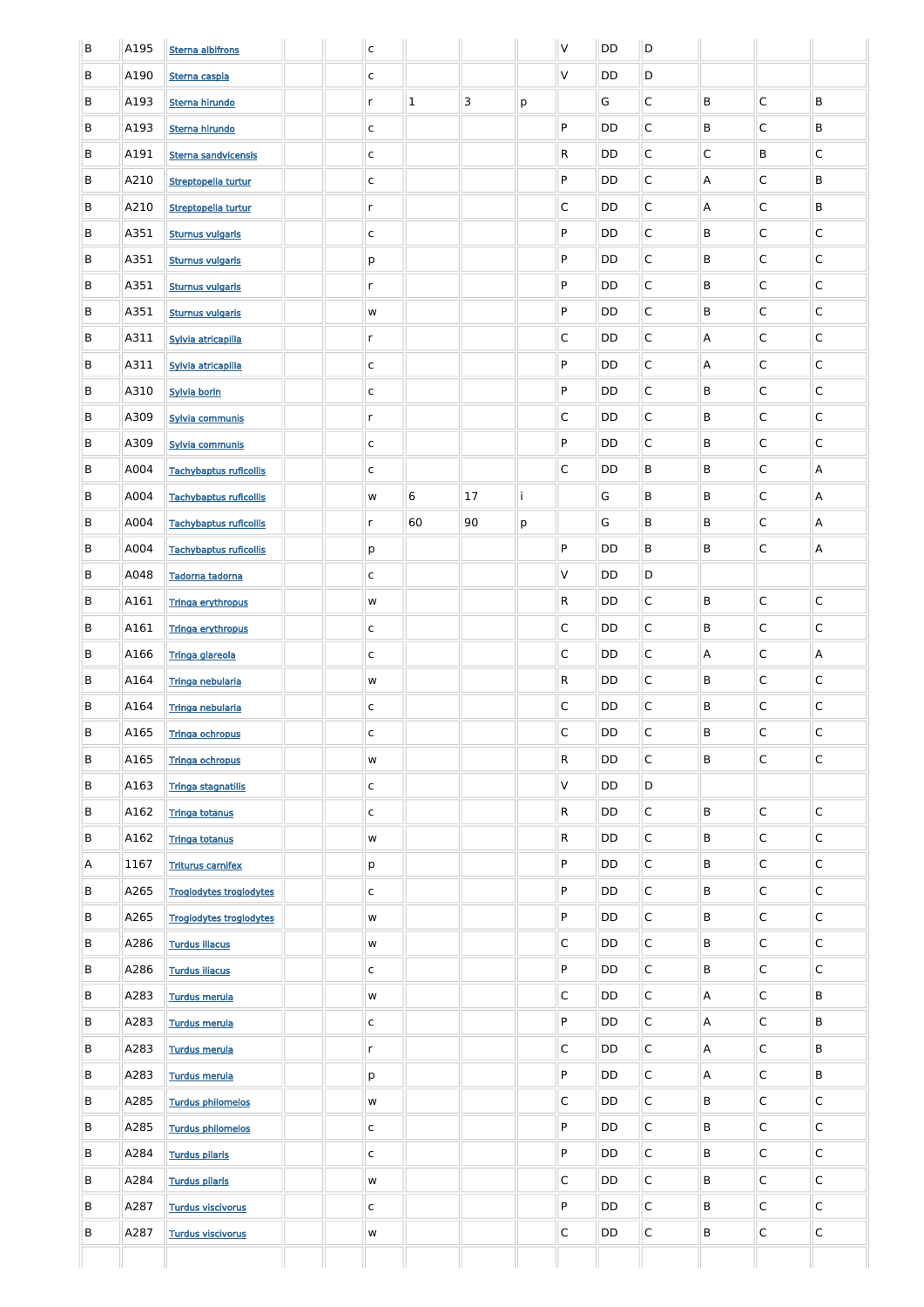| B | A213 | <b>Tyto alba</b>         | p            |     |     |   | P            | DD | $\mathsf C$  | $\mathsf B$ | $\mathsf{C}$ | $\sqrt{2}$<br>Ć |
|---|------|--------------------------|--------------|-----|-----|---|--------------|----|--------------|-------------|--------------|-----------------|
| B | A213 | <b>Tyto alba</b>         | $\mathsf{C}$ |     |     |   | $\mathsf{R}$ | DD | $\mathsf{C}$ | B           | $\mathsf{C}$ | $\mathsf C$     |
| B | A213 | <b>Tyto alba</b>         | W            |     |     |   | $\mathsf{R}$ | DD | $\mathsf C$  | B           | C            | C               |
| B | A213 | <b>Tyto alba</b>         | r            |     |     |   | $\mathsf{R}$ | DD | C            | B           | $\mathsf{C}$ | C               |
| B | A232 | Upupa epops              | C            |     |     |   | P            | DD | $\mathsf{C}$ | B           | $\mathsf{C}$ | C               |
| B | A232 | Upupa epops              | ×            |     |     |   | $\mathsf{R}$ | DD | C            | B           | C            | C               |
| B | A142 | <b>Vanellus vanellus</b> |              | 60  | 60  | p |              | G  | B            | B           | $\mathsf{C}$ | $\Lambda$       |
| B | A142 | <b>Vanellus vanellus</b> | W            | 740 | 740 |   |              | G  | B            | B           | $\mathsf{C}$ | Α               |
| B | A142 | <b>Vanellus vanellus</b> | C            |     |     |   | P            | DD | B            | B           | C            | A               |

- Group:  $A =$  Amphibians,  $B =$  Birds,  $F =$  Fish, I = Invertebrates, M = Mammals, P = Plants, R = Reptiles  $\bullet$
- $\bullet$ S: in case that the data on species are sensitive and therefore have to be blocked for any public access enter: yes
- $\bullet$ NP: in case that a species is no longer present in the site enter: x (optional)
- $\bullet$ Type:  $p =$  permanent,  $r =$  reproducing,  $c =$  concentration,  $w =$  wintering (for plant and non-migratory species use permanent)
- $\bullet$  Unit: i = individuals,  $p =$  pairs or other units according to the Standard list of population units and codes in accordance with Article 12 and 17 reporting (see [reference portal](http://bd.eionet.europa.eu/activities/Natura_2000/reference_portal))
- Abundance categories (Cat.):  $C =$  common,  $R =$  rare,  $V =$  very rare,  $P =$  present to fill if data are deficient (DD) or in addition to population size information
- $\bullet$  Data quality:  $G = 'Good'$  (e.g. based on surveys);  $M = 'Modern'$  (e.g. based on partial data with some extrapolation);  $P = 'Poor'$  (e.g. rough estimation); VP = 'Very poor' (use this category only, if not even a rough estimation of the population size can be made, in this case the fields for population size can remain empty, but the field "Abundance categories" has to be filled in)

#### 3.3 Other important species of flora and fauna (optional)

| <b>Species</b> |             |                                |              |           | Population in the site |            |      |                | Motivation                     |              |              |                  |             |                |
|----------------|-------------|--------------------------------|--------------|-----------|------------------------|------------|------|----------------|--------------------------------|--------------|--------------|------------------|-------------|----------------|
| Group          | <b>CODE</b> | <b>Scientific Name</b>         | $\mathsf{S}$ | <b>NP</b> | <b>Size</b>            |            | Unit | Cat.           | <b>Species</b><br><b>Annex</b> |              |              | Other categories |             |                |
|                |             |                                |              |           | Min                    | <b>Max</b> |      | <b>C R V P</b> | $\mathsf{IV}$                  | $\mathsf{V}$ | $\mathsf{A}$ | B                | $\mathsf C$ | D              |
| P              |             | Alisma lanceolatum             |              |           |                        |            |      | ${\sf P}$      |                                |              |              |                  |             | X              |
| A              | 6962        | <b>Bufotes viridis Complex</b> |              |           |                        |            |      | ${\sf P}$      | $\mathsf{X}$                   |              |              |                  |             |                |
| $\overline{R}$ | 1281        | Elaphe longissima              |              |           |                        |            |      | P              | X                              |              |              |                  |             |                |
| M              | 1327        | <b>Eptesicus serotinus</b>     |              |           |                        |            |      | р              | $\mathsf{X}$                   |              |              |                  |             |                |
| F              | 5642        | <b>Esox lucius</b>             |              |           |                        |            |      | ${\sf P}$      |                                |              | X            |                  |             |                |
| $\mathsf{R}$   | 5670        | <b>Hierophis viridiflavus</b>  |              |           |                        |            |      | P              | $\mathsf{X}$                   |              |              |                  |             |                |
| A              | 5358        | Hyla intermedia                |              |           |                        |            |      | P              | X                              |              |              |                  |             |                |
| M              | 5365        | <b>Hypsugo savii</b>           |              |           |                        |            |      | P              | $\mathsf{X}$                   |              |              |                  |             |                |
| M              | 1344        | <b>Hystrix cristata</b>        |              |           |                        |            |      | P              | $\mathsf{X}$                   |              |              |                  |             |                |
| $\overline{R}$ | 5179        | Lacerta bilineata              |              |           |                        |            |      | P              | $\mathsf{X}$                   |              |              |                  |             |                |
| P              |             | Leucojum aestivum              |              |           |                        |            |      | P              |                                |              |              |                  |             | X              |
| A              |             | <b>Lissotriton vulgaris</b>    |              |           |                        |            |      | P              |                                |              | X            |                  |             |                |
| P              |             | Ludwigia palustris             |              |           |                        |            |      | P              |                                |              | Χ            |                  |             |                |
| М              | 1314        | <b>Myotis daubentonii</b>      |              |           |                        |            |      | P              | $\mathsf{X}$                   |              |              |                  |             |                |
| М              | 1312        | <b>Nyctalus noctula</b>        |              |           |                        |            |      | ${\sf P}$      | $\mathsf{X}$                   |              |              |                  |             |                |
| P              |             | Oenanthe aquatica              |              |           |                        |            |      | P              |                                |              |              |                  |             | $\mathsf{X}^-$ |
| $\mathsf{A}$   | 6976        | Pelophylax esculentus          |              |           |                        |            |      | P              |                                | $\mathsf{X}$ |              |                  |             |                |
| M              | 2016        | Pipistrellus kuhlii            |              |           |                        |            |      | P              | $\mathsf{X}$                   |              |              |                  |             |                |
| M              | 1317        | Pipistrellus nathusii          |              |           |                        |            |      | P              | $\mathsf{X}$                   |              |              |                  |             |                |
| $\mathsf{R}$   | 1256        | <b>Podarcis muralis</b>        |              |           |                        |            |      | P              | $\mathsf{X}$                   |              |              |                  |             |                |
| R              | 1250        | <b>Podarcis sicula</b>         |              |           |                        |            |      | P              | $\mathsf{X}$                   |              |              |                  |             |                |
|                | 1076        | Proserpinus proserpina         |              |           |                        |            |      | P              | $\mathsf{X}$                   |              |              |                  |             |                |
| Α              | 1209        | Rana dalmatina                 |              |           |                        |            |      | P              | $\mathsf{X}$                   |              |              |                  |             |                |
|                |             |                                |              |           |                        |            |      |                |                                |              |              |                  |             |                |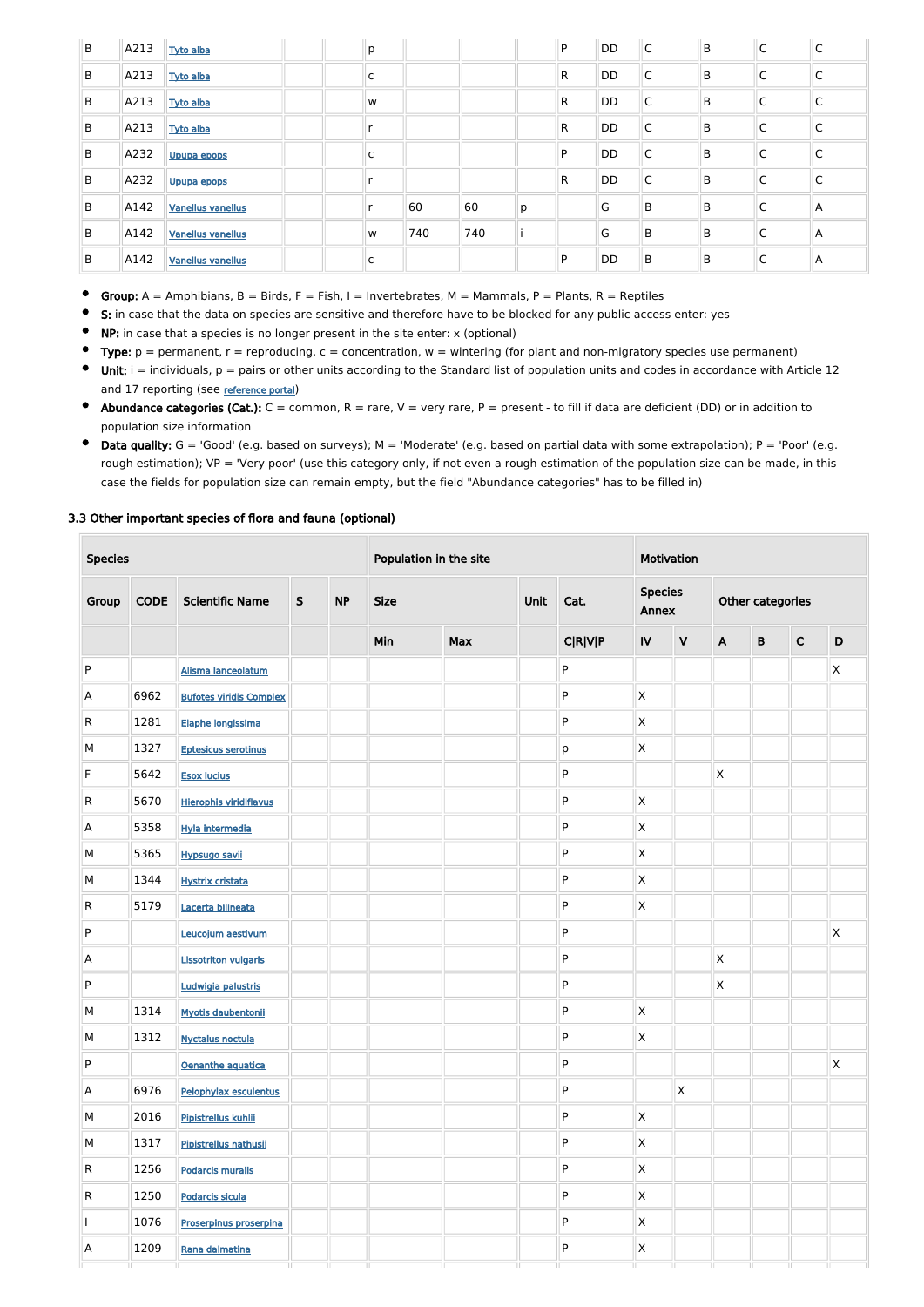|       | Positive Impacts |            |           |  |  |  |  |  |  |  |  |
|-------|------------------|------------|-----------|--|--|--|--|--|--|--|--|
|       | Activities,      | Pollution  | linside   |  |  |  |  |  |  |  |  |
| lRank | management       | (optional) | l/outside |  |  |  |  |  |  |  |  |
|       | [[code]          | [code]     | [i o b]   |  |  |  |  |  |  |  |  |

| Negative Impacts |                                      |                                    |                           |
|------------------|--------------------------------------|------------------------------------|---------------------------|
| Rank             | Threats and<br> pressures<br>[[code] | Pollution<br>(optional)<br>[[code] | inside/outside<br>[i o b] |
|                  |                                      |                                    |                           |

| P |      | <b>Riccia fluitans</b>  |  |  | P |   |   |   |   | ⋏ |
|---|------|-------------------------|--|--|---|---|---|---|---|---|
| Е | 5821 | <b>Rutilus aula</b>     |  |  | P |   |   |   | X |   |
| P |      | Sagittaria sagittifolia |  |  | P |   |   | X |   |   |
| P |      | Salvinia natans         |  |  | P |   |   | X |   |   |
| P |      | Senecio paludosus       |  |  | P |   |   | X |   |   |
|   | 5885 | <b>Tinca tinca</b>      |  |  | P |   |   |   |   | Χ |
|   | 1033 | Unio elongatulus        |  |  | P |   | X |   |   |   |
| P |      | Utricularia vulgaris    |  |  | P |   |   |   |   | Χ |
| P |      | Veronica scutellata     |  |  | P |   |   |   |   | X |
|   | 1053 | Zerynthia polyxena      |  |  | P | X |   |   |   |   |

 $\bullet$ Group: A = Amphibians, B = Birds, F = Fish, Fu = Fungi, I = Invertebrates, L = Lichens, M = Mammals, P = Plants, R = Reptiles

- S: in case that the data on species are sensitive and therefore have to be blocked for any public access enter: yes
- NP: in case that a species is no longer present in the site enter: x (optional)
- Unit:  $i =$  individuals,  $p =$  pairs or other units according to the standard list of population units and codes in accordance with Article 12 and 17 reporting, (see [reference portal](http://bd.eionet.europa.eu/activities/Natura_2000/reference_portal))
- $\bullet$ **Cat.:** Abundance categories:  $C =$  common,  $R =$  rare,  $V =$  very rare,  $P =$  present
- Motivation categories: IV, V: Annex Species (Habitats Directive), A: National Red List data; B: Endemics; C: International Conventions; D: other reasons

CODE: for Birds, Annex IV and V species the code as provided in the reference portal should be used in addition to the scientific name

# <span id="page-11-0"></span>4. SITE DESCRIPTION

#### 4.1 General site character

| Habitat class       | % Cover     |
|---------------------|-------------|
|                     |             |
| N06                 | 35.0        |
| N07                 | 20.0        |
| N21                 | 3.0         |
| N08                 | 1.0         |
| N <sub>15</sub>     | 1.0         |
| N <sub>16</sub>     | $\vert$ 2.0 |
| N20                 | 3.0         |
| N14                 | 3.0         |
| N12                 | 32.0        |
| Total Habitat Cover | 100         |

#### Other Site Characteristics

Il sito è caratterizzato principalmente da bitopi relitti scampati alla bonifica e da vaste zone umide, praterie arbustate e siepi ripristinate negli anni'90 da aziende agricole su terreni ritirati dalla produzione attraverso l'applicazione di misure agroambientali comunitarie.

### 4.2 Quality and importance

Specie vegetali RARE: Leucojum aestivum.Specie vegetali RARISSIME e MINACCIATE: Alisma lanceolatum, Oenanthe aquatica, Riccia fluitans, Veronica scutellata.Altre specie di interesse: Ludwiga palustris, Sagittaria sagittifolia, Salvinia natans, Senecio paludosus, Utricularia vulgaris. Il sito ospita una delle tre aree in cui è presente Rana latastei in Emilia Romagna.Importanti popolazioni riproduttive a livello nazionale di Platalea leucorodia, Chlidonias hybridus, Anas strepera, Himantopus himantopus.Presso Valle La Comune è presente una delle più antiche garzaie note per l'Italia.Altre specie di fauna di interesse conservazionistico: Esox lucius, Scardinius erythrophtalmus, Tinca tinca, Hyla intermedia.La presenza di Marsilea quadrifolia è considerata potenziale: negli ultimi anni la specie non è stata più osservata.

### 4.3 Threats, pressures and activities with impacts on the site

The most important impacts and activities with high effect on the site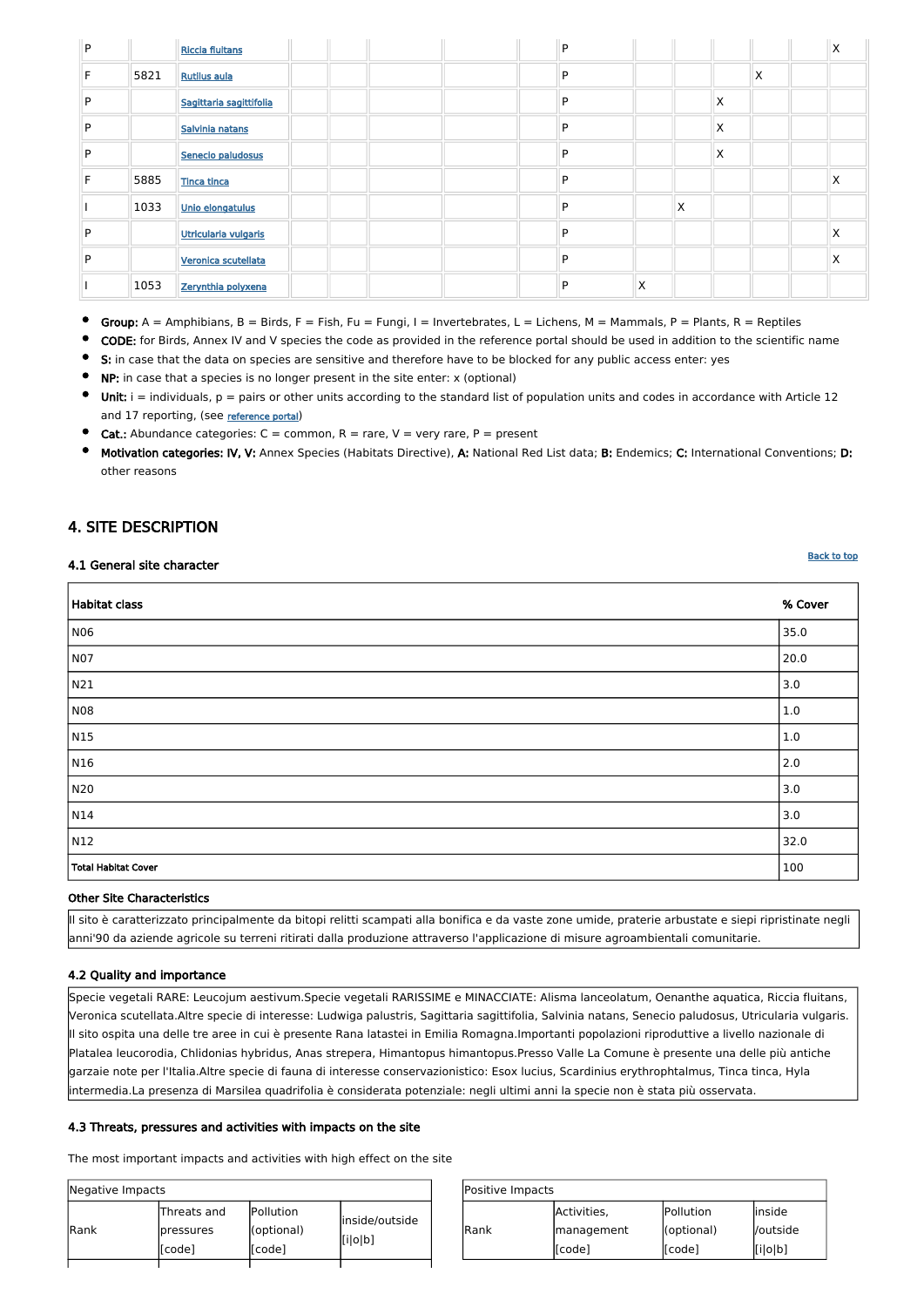[Back to top](#page-0-0)

[Back to top](#page-0-0)

| <b>DOF</b><br>∪טש |  |
|-------------------|--|
| - - -             |  |

Rank:  $H = high$ ,  $M = medium$ ,  $L = low$ Pollution:  $N = N$ itrogen input, P = Phosphor/Phosphate input, A = Acid input/acidification,  $T =$  toxic inorganic chemicals,  $O =$  toxic organic chemicals,  $X =$  Mixed pollutions  $i =$  inside,  $o =$  outside,  $b =$  both

### 4.4 Ownership (optional)

### <span id="page-12-0"></span>4.5 Documentation

# 5. SITE PROTECTION STATUS (optional)

### 5.1 Designation types at national and regional level:

| Code | Cover [%] | Code        | Cover [%]  | Code | Cover [%] |
|------|-----------|-------------|------------|------|-----------|
| IT00 | 99.0      | <b>IT30</b> | <b>L.V</b> |      |           |

#### 5.2 Relation of the described site with other sites:

designated at national or regional level:

| Type code | Site name                                               | Type | Cover [%] |
|-----------|---------------------------------------------------------|------|-----------|
| IT30      | Area di riequilibrio ecologico Ex risaia di Bentivoglio |      |           |

#### <span id="page-12-1"></span>5.3 Site designation (optional)

| Yes                    | Name: Piani di Gestione del sito IT4050024 - Biotopi e Ripristini ambientali di Bentivoglio, S. Pietro in Casale, Malalbergo                          |
|------------------------|-------------------------------------------------------------------------------------------------------------------------------------------------------|
|                        | e Baricella                                                                                                                                           |
|                        | Link: http://ambiente.regione.emilia-romagna.it/it/parchi-natura2000/rete-natura-2000/strumenti-di-gestione/misure-specifiche-di-conservazione-piani- |
|                        | di-gestione/elenco-documenti-approvati-per-sito-piani-di-gestione                                                                                     |
|                        |                                                                                                                                                       |
| No, but in preparation |                                                                                                                                                       |

# 6. SITE MANAGEMENT

#### 6.1 Body(ies) responsible for the site management:

| Organisation: | <b>ENTE GESTORE: Regione Emilia-Romagna</b>                                                                                                                    |  |  |
|---------------|----------------------------------------------------------------------------------------------------------------------------------------------------------------|--|--|
| Address:      | recapiti ed email consultabili sul web: http://ambiente.regione.emilia-romagna.it/it/parchi-natura2000<br>/consultazione/enti-di-gestione/enti-gestione-parchi |  |  |
| Email:        |                                                                                                                                                                |  |  |

#### 6.2 Management Plan(s):

An actual management plan does exist:

No

#### 6.3 Conservation measures (optional)

Le Misure Specifiche di Conservazione sono consultabili alla pagina web del sito: http://ambiente.regione.emilia-romagna.it/it/parchinatura2000/rete-natura-2000/siti/it4050024

# <span id="page-12-2"></span>7. MAP OF THE SITES

INSPIRE ID:

Map delivered as PDF in electronic format (optional)